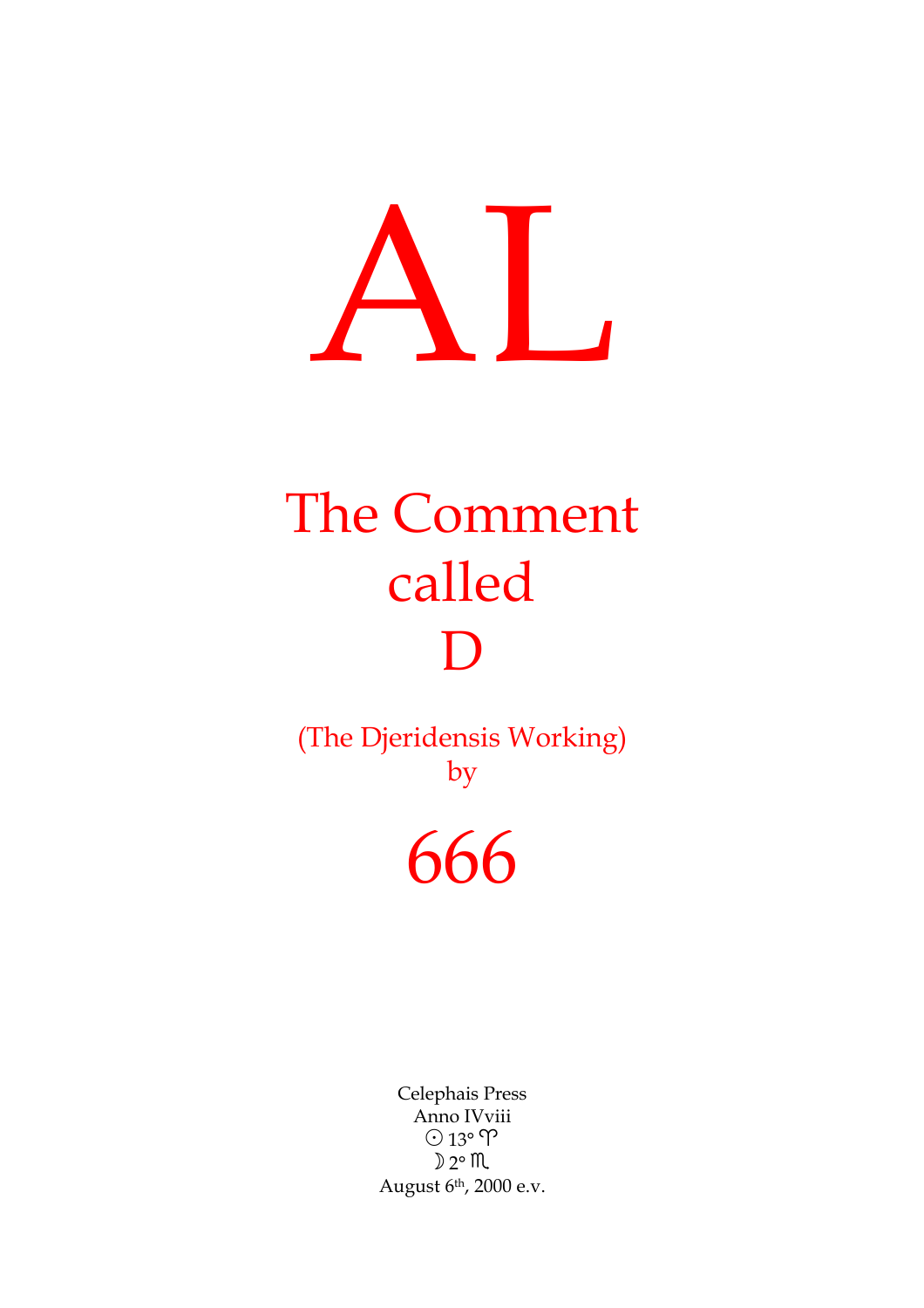### **Chapter I**

|     |                                                                                                                                                                         | Do what thou wilt shall be the whole of the Law.<br>Oasis of Nefta - Tunisia - Hotel du Djérid.<br>An. XIX $\odot$ in 26½ $\triangle$ , $\odot$ $\circ$ $\breve{\circ}$ in 14 $\circ$ $\breve{\circ}$                                                                                                                                                                                                        |
|-----|-------------------------------------------------------------------------------------------------------------------------------------------------------------------------|--------------------------------------------------------------------------------------------------------------------------------------------------------------------------------------------------------------------------------------------------------------------------------------------------------------------------------------------------------------------------------------------------------------|
| 1.  | Nuit defined                                                                                                                                                            | Nuit is all that may be, and is shewn by means of any one that is.                                                                                                                                                                                                                                                                                                                                           |
| 2.  | Pantheism of AL.                                                                                                                                                        | The Book of the Law shows forth all things as God.                                                                                                                                                                                                                                                                                                                                                           |
|     | 3-4. Virtues of the Soul                                                                                                                                                | All things are able to know all; all are alike in this, at the end of all.                                                                                                                                                                                                                                                                                                                                   |
| 5.  | Mission of Aleister Crowley,<br>the Beast 666.                                                                                                                          | I The Beast, the Man Aleister Crowley whose number is 666, help to show forth<br>this truth to men.                                                                                                                                                                                                                                                                                                          |
| 6.  | 666 as Artist.                                                                                                                                                          | I am the Point of View (as of the artist) from which Nuit may be seen by all; for I<br>am Her inmost thought, her sense, and her Voice.                                                                                                                                                                                                                                                                      |
| 7.  | Mine H.G.A. Aiwass: His<br>Nature and Office, AL his<br>Word.                                                                                                           | Mine Angel sayeth Her song into mine ear. He is Aiwass, who is the Word of<br>the Law as also its mode of action. He serveth Silence through his speech,<br>which stilleth evil sounds, not known nor fused into one tune.                                                                                                                                                                                   |
|     | 8-9. Nature of Mankind.                                                                                                                                                 | The essence of a Man and Woman – each being a Star or sovereign God poised<br>in Space by its own $act - is$ clothed in thoughts and deeds as is its Nature,<br>hidden by them.<br>This essence is all-worthy; adore it, and the light of all that may be shall be shed<br>upon you.                                                                                                                         |
|     | 10. Masters of Mankind defined.                                                                                                                                         | Those who adore and love all things alike, for that they are of Truth, are yet but<br>few, and are not known of men. Yet being free of fear and lust their power<br>controls the many <sup>1</sup> whose souls are subject to limit, the limit of knowledge,<br>which is always two, and can be counted.                                                                                                     |
|     | 11. The Secret of Government.                                                                                                                                           | Men adore Naught, although they deem Naught God and Man; thus the Pure<br>Fool rules them, and saves them from base knowledge which is false.                                                                                                                                                                                                                                                                |
|     | 12. The Nature of an Act: its<br><i>virtue.</i>                                                                                                                         | All acts are in truth acts of Love. Fulfil all Loves that may be, to the full. Be<br>this in Light, before all Stars, that all may see and rejoice.                                                                                                                                                                                                                                                          |
|     | 13. Nuit expressed in an Eidolon.                                                                                                                                       | Nuit is formed into an Image of a Woman, that She may be the symbol of all<br>ways of going in Love.                                                                                                                                                                                                                                                                                                         |
|     | Her relation to Mankind.                                                                                                                                                | She is our Goal and our own heart's essence of Will.                                                                                                                                                                                                                                                                                                                                                         |
|     | Her Mother-Joy as Nature.                                                                                                                                               | She is Nature, who is glad of the birth of all that cometh forth.                                                                                                                                                                                                                                                                                                                                            |
|     | 14. The Secret of Joy.                                                                                                                                                  | The Soul of Man flameth forth in Love unto the utmost Spaces of the Stars, and<br>hath his joy of all of them.                                                                                                                                                                                                                                                                                               |
|     | All events are children of Nuit.                                                                                                                                        | Every event doth fulfil some Love, and each is thenceforth of the Body of Nuit,<br>which is event as Her Soul is Lust to bring forth, and the chance so to do.                                                                                                                                                                                                                                               |
|     | 15. Mission of 666 and his<br>woman. Her Nature & Office.<br>She is the Scarlet Woman, H<br>KOKKINA LTNH, 667, as he<br>is TO META OHPION, The<br>Great Wild Beast 666. | I, The Beast 666, am called to shew this worship and send it forth into the world;<br>by my Woman called the Scarlet Woman, who is any woman that receives and<br>transmits my Solar Word and Being, is this My Work achieved; for without<br>Woman man hath no power. By Us let all men learn that all that may be is their<br>Way of Joy for them to go; and that all souls are of the Soul of True Light. |
|     | 16. Our Function shewn in a Figure.                                                                                                                                     | I am a Sun, giving out Light and Life; but she is their guide in darkness, making<br>them pure, single of heart, awake to the Highest.                                                                                                                                                                                                                                                                       |
|     | Our Powers.                                                                                                                                                             | I have the power to kindle in my mind the Essence of the Abstract Soul; she that<br>of taking all that may be dear and near and clear to men and women, that so they<br>all may find their joy in all.                                                                                                                                                                                                       |
| 17. | 666 and 667 set apart for this<br>Work.                                                                                                                                 | I and my woman alone are chosen for this work; all others are best and truest as<br>they seek Nuit in their own Way.                                                                                                                                                                                                                                                                                         |
|     | 18. The Divine Ideas revealed in this<br>Book. AL invoked upon 666 and<br>667.                                                                                          | The Royal Snake of Wisdom bearing the might and right of Life and Death, the<br>endless energy of Magick, burns on our brows.                                                                                                                                                                                                                                                                                |

 1 originally "multitude" (note by 31-666-31 (Leah Hirsig), the original typist,).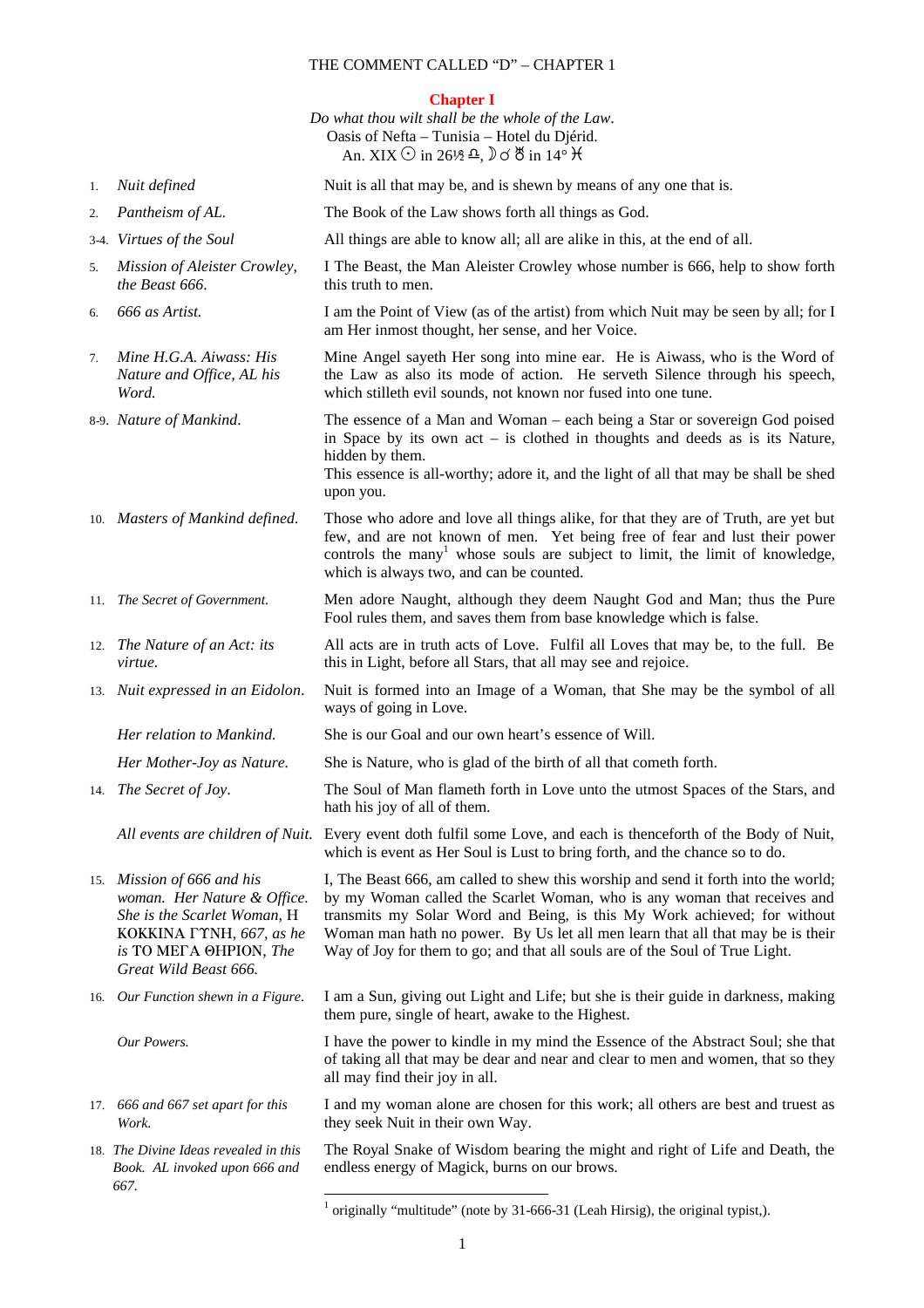19.

20. *The Key of the Magick of the New* 

- 21. *Nuit further defined Her relation to Gods, Men, Heaven, Earth, and to Her Lord Hadit*.
- 22. *Her Name: 666 is taught a name more sacred yet.*

*Nuit further defined. Reality and illusion: the None, the One, the Many & the All, identified through Her.*

- 23. *Understanding of this Mystery the Key to Chieftainship.*
- 24. *Nuit: in Her Name are hidden secrets of Truth.*
- 25-6.*Nuit proves to Aleister Crowley that he is in truth 666 by means of a riddle and a Sign.*
- 27. *666 asks Nuit to reveal Herself to Men.*

28-9.*Nuit is that which is equally 0 & 2. This Equation 0=2 the Master-Key of the Understanding of the Nature of the Universe.*

- 30. *Nuit shews the object of creating the Illusion of Duality*.
- 31. *Mankind in general not worthy of attention.*
- 32. *Mankind to obey 666, to follow his method of attainment to the knowledge of Nuit and the Benefits thereof. True nature of 666.*

On us the Soul of Space is bent, so that to all alike we may show all things as the Way of Joy.

*Aeon of Heru-Ra-Ha.* The Mode of Magick is explained in the Word Abrahadabra, whose power I declare and whose secret I expound in other writings.

> Nuit is not beheld of any God or Man; for they are fixed Event, they are Facts, while She is the ever-to-be. She therefore is to be held worthy, she and that Self which may enjoy her Love; seek not those joys which, being actual, cease to exhale rapture.

Nuit is the name by which this Starlight Yearning is to be known of men; to me the Beast she hath given a secret Name in that Great Night wherein I came to perfect Oneness<sup>2</sup> with All things that might be ever.

> Nuit is Space beyond the idea of Limit or Measure; She is also All Points of View no less than All Vistas seen therefrom. Bind nothing, for all things alike pertain to her, and her Nature is to compose All in One and Naught. One thing is in the end like all the rest; the seeming not alike comes as a dream from choosing images after one's own heart to worship them; thus each, though true as one of the All, is false if thought of as one apart from the rest.

He is the chief of all who is not tricked into this trap of setting limits to things, by which he blasphemes each, and makes all false.

> Nuit is known by the Word of a Riddle of Letter and Number: this also will I make plain in other writings.

I, asking Nuit: Who am I? and: What shall be the sign? (that I am who I am) was told by means of a Riddle, so that I might be sure that the answer came from Her and not from mind own mind, that I was 666. Also the sign was shewn me in a Riddle, as well as in the English of the Text. These matters will I set forth elsewhere.<sup>3</sup>

I called Her "O Nuit, continuous one of Heaven" – which is a marvel of the Inmost Nature of Number as I shew in my other Comment<sup>4</sup> – and prayed that men might come to think of Her not as One, which implies the idea of Limit, but as None which is beyond bound.

> She answered: None and Two. This also is a marvel of number, and is the Truth of the Essence of Nature of all Things, the Root of the Tree of Thought, as I shall shew elsewhere.

> She said: The world exists as two, for only so can there be known the Joy of Love, whereby are Two made One. Aught that is One is alone, and has little pain in making itself two, that it may know itself, and love itself, and rejoice therein.

Heed not the petty woes of men, trifles, with petty joys to square the account. These are but dreams within dreams, and those to whom I speak the Word of Nuit are chosen of Her to pass beyond these phantoms into the world of real joy and Sorrow – which also is Joy, and the Key and Force thereof.

Let all men obey me, The Beast, the Prophet of Nuit! For my number is 666, the Number of the Sun. That is, I am the Light and Centre of their system of Stars; and my Word is as a ray to them who are of Earth. Let them obey the light, and Impulse of that which I am in Truth, although I lie deep hidden in a body of flesh. Seek ye to know Nuit! Seek to enjoy all that may be, although ye loathe it in your souls. This is your ordeal, which ye must pass in order to be free and whole; to know all things alike, to try, to do, to love and to rejoice in all.

l

<sup>&</sup>lt;sup>2</sup> originally "Union" (note by original typist)

<sup>&</sup>lt;sup>3</sup> See for example *The Magical Record of the Beast* 666 for  $18^{th}$  Jan /  $1^{st}$  Feb 1920 (p92-93 of Symonds & Grant edition) – V.C.

<sup>&</sup>lt;sup>4</sup> *i.e.*, the "New Comment" on this verse. But the reference is to the "continuum" of mathematics, the set of real numbers – V.C.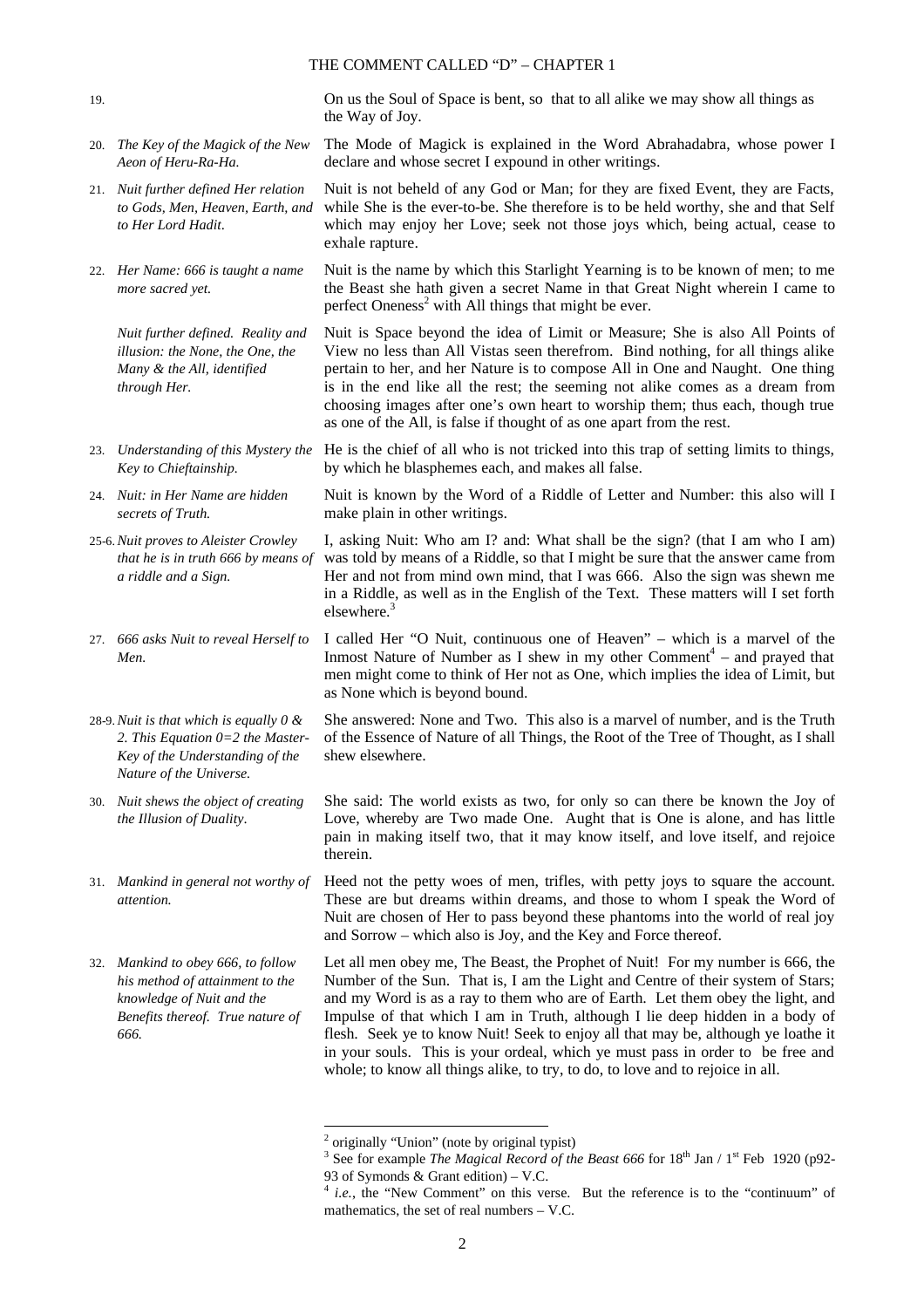|     | 33. Nuit asked by 666 for full<br>instructions in writing.                          | I asked Nuit to write the rituals, the ordeals, and the law.                                                                                                                                                                                                                                                                                                                                                                     |
|-----|-------------------------------------------------------------------------------------|----------------------------------------------------------------------------------------------------------------------------------------------------------------------------------------------------------------------------------------------------------------------------------------------------------------------------------------------------------------------------------------------------------------------------------|
|     | 34. She replies.                                                                    | She bade me know that the ordeals may not be written, since each man must go<br>through a furnace of his own kindling. The Rituals: some were fitted for all<br>men: some are fitted to one person, each making his own; and also there are<br>those whose virtue lies in the silence wherewith they are begirt.                                                                                                                 |
|     | 34-5. The Book AL is the Law for All<br>Mankind.                                    | The Book AL, Liber AL vel Legis, which I wrote down as I heard the Voice of<br>Aiwass mine Holy Guardian Angel, in the City of Cairo in the Spring (April 8,<br>9, $\&$ 10) of the year 1904 of the Vulgar Era, is the Law. This Law is the Law for<br>all men alike.                                                                                                                                                            |
|     | 36. 666 identified with Ankh-f-n-<br>Khonsu.                                        | I am in some way, One and the same Man and Ankh-f-n-Khonsu, whose Stélè<br>helped to bring about the writing of that Book.                                                                                                                                                                                                                                                                                                       |
|     | AL: The MS. the sole authentic<br>text: 666 to abstain from editing<br>it.          | I am not to change it in one letter; for not only was mine <sup>5</sup> ear at the service of<br>Aiwass, but also mine hand. The effect of this is made plain elsewhere.                                                                                                                                                                                                                                                         |
|     | 666 to comment on AL to guard<br>against false interpretations.                     | I comment on this Book, lest there be folly; for many are the Secret Sayings <sup>6</sup> and<br>obscure in the text thereof. It would be easy for the clever and the crafty to<br>distort the true meaning of Aiwass so as to suit their own conceits, as hath been<br>seen of old time in the cases of the Words of the Masters, the Q'uran, and the so-<br>called Scriptures of the Christians. <sup>7</sup>                  |
|     | 666: His Curse upon any that<br>should seek to distort the Book, or<br>His comment. | Thus as a safeguard against such, I, by the wisdom of Ra-Hoor-Khuit, do now<br>foresee and guard against all fraud and false ways of reading the Book in simple<br>and plain language. And I lift up my voice and curse with the Great Curse of a<br>Magus of Power him that shall seek to turn my Word from its Truth.                                                                                                          |
| 37. | 666: His task as Teacher.                                                           | I am also bidden to learn and teach the way of doing Magick by means of saying <sup>8</sup><br>over many times certain Sacred texts, of writing words, symbols, figures,<br>numbers and names of Power; - Magic by Speech, by secret Light of Darkness,<br>by Deeds, by Acts which create Things or destroy them, <sup>9</sup> and so forth, as I define<br>and expound in other writings.                                       |
|     | 38. 666: His duty as Teacher.                                                       | I am bound by mine Oath of service to Mankind – for am I not myself a Man but<br>also the Sun, and the Son of the Sun? – to accept all that may come to me for<br>Wisdom. But it is my right to test their fitness in all such ways, howso severe, as<br>I deem fit.                                                                                                                                                             |
|     | 39. Θελημα the Word of the Law.                                                     | The word of the Law is $\Theta \epsilon \lambda \eta \mu a$ . That is, this word is defined in minute detail by<br>the secret value of the letters, numbers, sounds, virtues in Nature, and all other<br>functions <sup>10</sup> of this Greek name for Will.                                                                                                                                                                    |
|     | 40. Thelemites defined: the three<br>Degrees of Attainment.                         | We who accept this Law may rightly be called Thelemites, if this word be<br>defined in terms of its secret values, as in the case of the word Thelema itself.<br>There are three real Grades in the Order, as distinct from the formal Grades of<br>the A.A.: and these Three Grades are described in my Book called The Vision<br>and the Voice, and elsewhere.                                                                 |
|     | The Law stated and explained.                                                       | Do what thou wilt shall be the whole of the Law – That is: the Law of a man's<br>Nature is to fulfil the purpose for which he is truly fitted.                                                                                                                                                                                                                                                                                   |
|     | 41. Sin defined. The Nature of<br>Freedom.                                          | Sin is defined as Restriction: that is; the setting of limits, or the desire to set<br>limits, to any thing that is, seeing that as above set forth the true Nature of all<br>things is to fulfil themselves in all Ways. Yet though all things be thus lawful in<br>themselves, it is often Restriction to act, and Freedom to refrain. For that<br>Freedom is worth the other, and each case must be judged by its own Nature. |

<sup>&</sup>lt;sup>5</sup> Originally "my" (note by original typist).<br>
<sup>6</sup> Originally "mysteries" (note by original typist).<br>
<sup>7</sup> This was probably a large part of the rationale for the later "short Comment" written in

Tunis in 1924 ("The study of this Book is forbidden &c.") – V.C.<br><sup>8</sup> Originally "repeating" (note by original typist).<br><sup>9</sup> Originally "acts of creation and destruction" (note by original typist).

<sup>&</sup>lt;sup>10</sup> Originally "qualities" (not be original typist).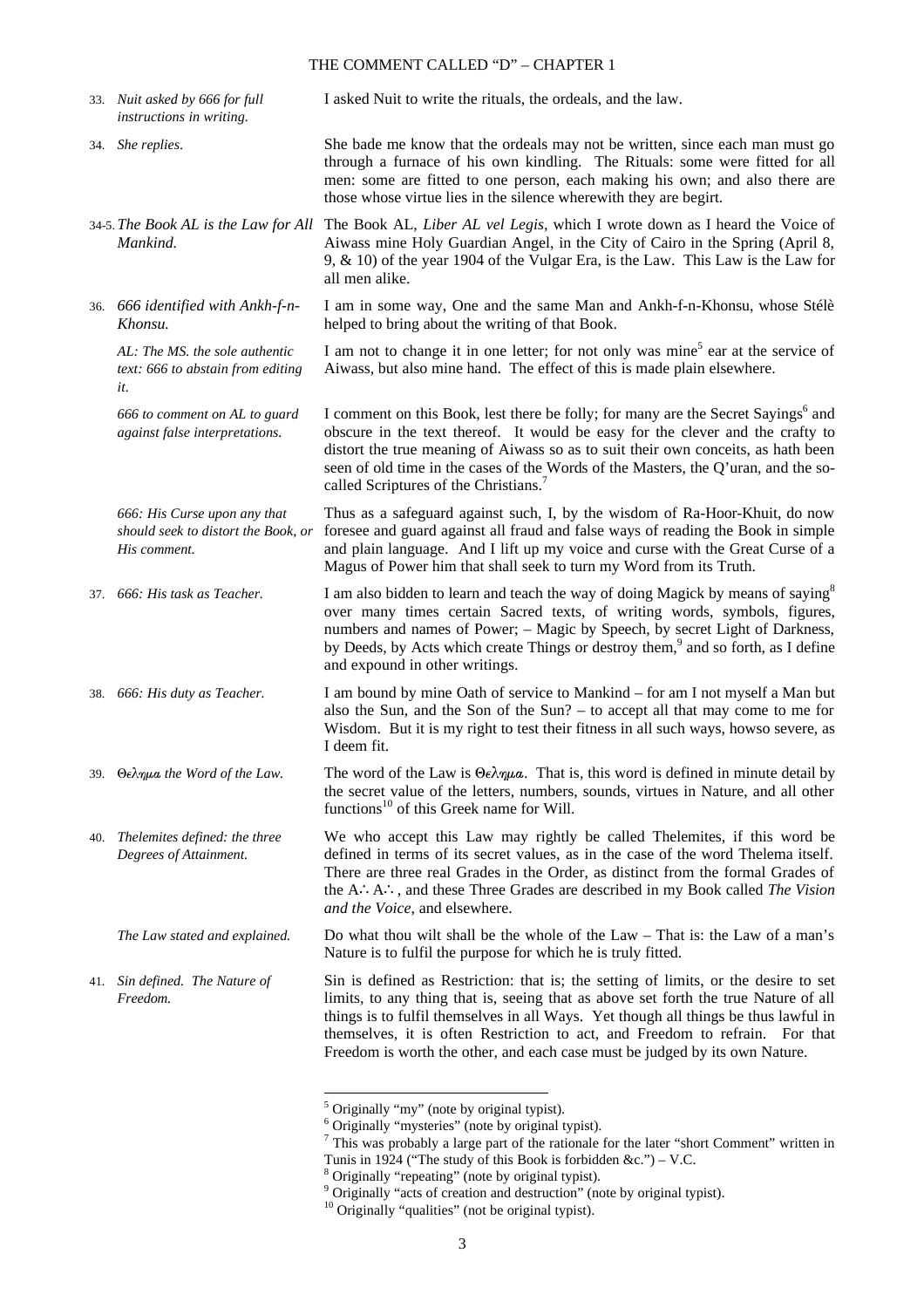*Duty of a Thelemite towards others.*

42-3. *The Right of Man.*

44. *Will: its possible defects.*

45-8. *A Riddle concerning "The Perfect."*

49. *The New Aeon: All previous formulæ now obsolete. The New Initiation-Ritual indicated.*

50. *Nuit instructs 666 in his duties as Hierophant.*

> *Three types of Ordeal for three parts of the Soul. Regulations of the Order of A*∴*A*∴*.*

51. *The Sanctuary described in a Figure: also its approaches.*

*falling away?*

*Many means of Grace. Thelemites to live beautifully and joyously.*

-

Seek not to control the will of any other in the matter of Love, setting Limits either to the Will to Love or the Will to seek elsewhere the Goal of Will. For Love itself is the sole bond; all others set up strains against the Nature of Things: whereby cometh at last the ruin of all.

This case may be taken as a guide to other problems of ethics. The rule is in truth single, the same in essence for all matters of conduct. Each has the perfect right to do his Will, that for which he is fit; all other use of power is an abuse.

Purpose takes the edge off pure will; for it implies conscious thought, which should not replace what Nature intends.<sup>11</sup> Work is done best when the mind does not know of it, either to urge or check its course. The lust of result also spoils work; one must not distract one's forces from their task by thoughts of the profit of success.

Nuit is moved by the word "perfect" to announce a Riddle wherein the Mystery "Nothing is Perfect" is proved by means of the Secret Wisdom of Letters and Numbers: which Riddle I will expound in other writings.

All secret keys of the former Magick of the Aeon of the Dying God are now useless, since the Lord of this New Aeon of which I am the prophet is the Crowned and Conquering Child. Asar, the Man who suffers,  $^{12}$  is no longer the type of Godhead to which Man must aspire. He needs no more to die and rise again: His great Work is now to come to know Himself as the Child ever-living. sinless, perfect, the all-shining Sun.

Nuit instructs me now in my Work of training men to become Masters and Adepts by putting them through ordeals. I am to purge their brute souls<sup>13</sup> by fire – to burn out their grossness by kindling the Lust of the Spirit within them. Their minds are to be tested by trials of mind; and those rare souls marked from the hour of birth to attain the lofty summits to the Mountain of Magick must be made perfect by ordeals suited to their natures. Yet by my wit I am bidden to devise such means as may attain all three objects in a single Test, in the manner explained elsewhere.

Stars – that is, men whose souls shed Light – must not be grouped at random in the Order, but each must have his own proper place and orbit. Sometimes it may be wise to form a system of stars as are by Nature fit to work in groups: $14$  but even so, keep each unit intent on its own proper Going, let it not know, more than needs must, the Way of other Stars and Systems, lest falling from its own Way, it follow after others, or jostle them, and confuse thus the Order of Heaven.

The Palace of Wisdom has four gates, which the man who I take to train for kingship<sup>15</sup> may enter singly or all at once. That is, there are four ways to attain; some may find it best to take them one at a time, others all at once.<sup>16</sup> The gates or ways are described in secret symbols; these I explain elsewhere.

*Adepts: are they still in danger of*  It is then asked: can one who has come to Wisdom fall therefrom?

The answer is that there are many means of safety. I warn you against fear. Being once free, refuse to admit that any course of conduct can destroy you. I urge you to beware of the pride of the spirit, of the thought of anything as evil or unclean. Make all things serve you in your Magick as weapons. Therefore, be goodly, not humble, base, timid, or frail. Dress like a dandy: eat like a gourmet: drink port and champagne as do the hunting squires and young men about Town.

 $11$  originally "Nature's bent." (note by original typist)

<sup>&</sup>lt;sup>12</sup> originally "Asar, the Suffering man" (note by original typist)

<sup>&</sup>lt;sup>13</sup> originally "animal souls" (note by original typist)

 $14$  originally "work together" (note by original typist)

<sup>&</sup>lt;sup>15</sup> originally "the Aspirant" (note by original typist)

<sup>&</sup>lt;sup>16</sup> originally "together" (note by original typist)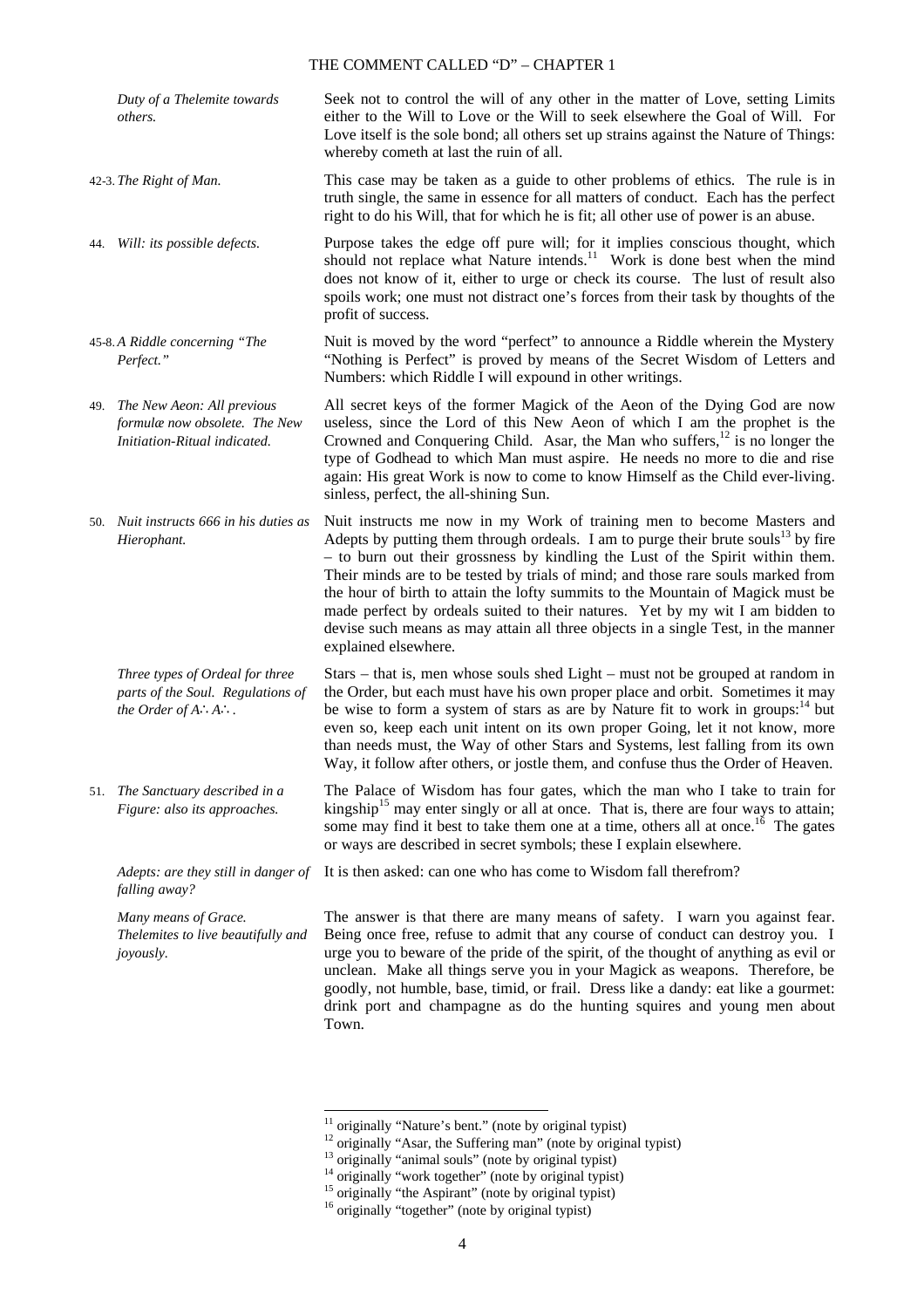| Love: its law is complete<br>Freedom.                                                                                                                                                                                          | Also as to Love: be wholly free to make the best of your gifts in all respects,<br>fearless and shameless.                                                                                                                                                                                                                                                                                                                                                                                                                                             |
|--------------------------------------------------------------------------------------------------------------------------------------------------------------------------------------------------------------------------------|--------------------------------------------------------------------------------------------------------------------------------------------------------------------------------------------------------------------------------------------------------------------------------------------------------------------------------------------------------------------------------------------------------------------------------------------------------------------------------------------------------------------------------------------------------|
| All acts to be understood as Acts<br>of Worship of Nuit.                                                                                                                                                                       | Yet all these acts must not be done for their results in success or pleasure, and<br>the like; for they are holy and to be performed strictly as acts <sup>17</sup> of Love under<br>Will in worship of Nuit; that is, to fulfil all that may be and your own whole<br>Nature by so doing.                                                                                                                                                                                                                                                             |
| 52. Danger of error in this matter.                                                                                                                                                                                            | This command is enforced, like that as to Restriction above, with a great Curse.                                                                                                                                                                                                                                                                                                                                                                                                                                                                       |
|                                                                                                                                                                                                                                | The only thing that can do harm is to set limits to That which is by Nature Free<br>and without Bounds. Thus, to find in any special love a distinct joy apart from<br>other loves, or to think that the event of any love, a fixed dead ash of the past, is<br>a living joy, is to fall into the Power of the Lords of Matter, to have to obey the<br>Laws of Death, to lose all Freedom, and so suffer the Burden of Bondage.                                                                                                                        |
| 53. Earth to enter upon a higher<br>stage by use of this formula.                                                                                                                                                              | This way of Freedom $-$ to do all things yet be bound by none of them $-$ shall<br>bring new life to Earth.                                                                                                                                                                                                                                                                                                                                                                                                                                            |
| Nuit: Her private word to 666.                                                                                                                                                                                                 | Follows a message to me, which I need not explain in this place.                                                                                                                                                                                                                                                                                                                                                                                                                                                                                       |
| the MS. of AL.                                                                                                                                                                                                                 | 54. Nuit repeats that 666 must respect I am bidden once more not to tamper with the text of the MS. of Liber AL on he<br>ground that it contains secrets beyond my knowledge.                                                                                                                                                                                                                                                                                                                                                                          |
| 55-6.A "child" of 666 to behold in AL<br>those secrets which are hidden<br>from 666. Nature and Office of<br>this Child.                                                                                                       | I am promised: "the child of thy bowels  shall behold them." <sup>18</sup> This involves<br>the future, and demands special comment elsewhere. The coming of that child is<br>defined in such terms that when he arrives he may be surely known.                                                                                                                                                                                                                                                                                                       |
| Prophets and Scriptures of the<br>past party true: AL contains the<br>whole truth of Conscious, and<br>some of Unconscious Thought.                                                                                            | Nuit admits that all the prophets of the Past have spoken, and the sacred<br>scriptures before given by the Masters to men contain, some truth. But they have<br>applied to local conditions, and those of time; thus all are partly false. Liber AL<br>has no such limits, so it is true for all. I have learnt all the secrets of all the old<br>cults, purged them of partial trend, and balanced them: this is my knowledge of<br>them complete so far as the Reason is concerned; I have also some, though not<br>all, Truth of the Inmost Order. |
|                                                                                                                                                                                                                                | (Through this Book AL has it been given unto me to perfect almost wholly this<br>Utmost of Truth.)                                                                                                                                                                                                                                                                                                                                                                                                                                                     |
| 57. Nuit: duty of mankind to invoke<br>Her.                                                                                                                                                                                    | Nuit commands mankind to invoke Her, that is, to fulfil their utmost Selfhood,<br>under Her stars, that is, by the study of all other Points of View beside one's<br>own.                                                                                                                                                                                                                                                                                                                                                                              |
| The method of Magick: Love the<br>mode in which Will operates.                                                                                                                                                                 | The method of Magick in this $-$ and in all $-$ Work is: "love under will." The<br>word love (A $\gamma a\pi\eta$ in Greek) has the value of 93, like that of $\Theta\epsilon\lambda\eta\mu a$ , will. This<br>implies that love and will are in truth one and the same, two phases of one<br>theme. Love is thus shown as the means by which will may be brought to<br>success.                                                                                                                                                                       |
| Love: its two main types: its<br>possible defects.                                                                                                                                                                             | Men are warned against error in this matter of love. There are two main modes<br>of love, the symbol of one being the dove, of the other the serpent.<br>These<br>symbols and their meanings in ethics, with their bearing on "the law of the<br>fortress, and the great mystery of the House of God" are explained by me fully<br>elsewhere.                                                                                                                                                                                                          |
| Aiwass: a proof of His Knowledge<br>beyond that of any man: a<br>problem which had always baffled<br>human wisdom solved rightly in a<br>phrase. The ancient wisdom of<br>the Tarot otherwise correct in all<br><i>points.</i> | The sublime Knowledge, more than that of any living man, possessed by Aiwass,<br>is now shewn by giving the correct value of one of the Tarot Trumps (unknown<br>till that time) which perfects their balance <sup>19</sup> as had baffled the wit of all men to<br>do. We are also warned against any "folly" of trying to improve upon the<br>ancient and well-tried and trusty values – save at this one point where they were<br>shewn weak.                                                                                                       |

 $17$  originally "for their own sakes, but strictly as Acts" (note by originally typist)

<sup>&</sup>lt;sup>18</sup> originally "promised that the child of my bowels shall behold them." (note by original typist)

 $19$  originally "by a correction of the values of the T[arot] T[rumps] which perfects their symmetry" (note by original typist)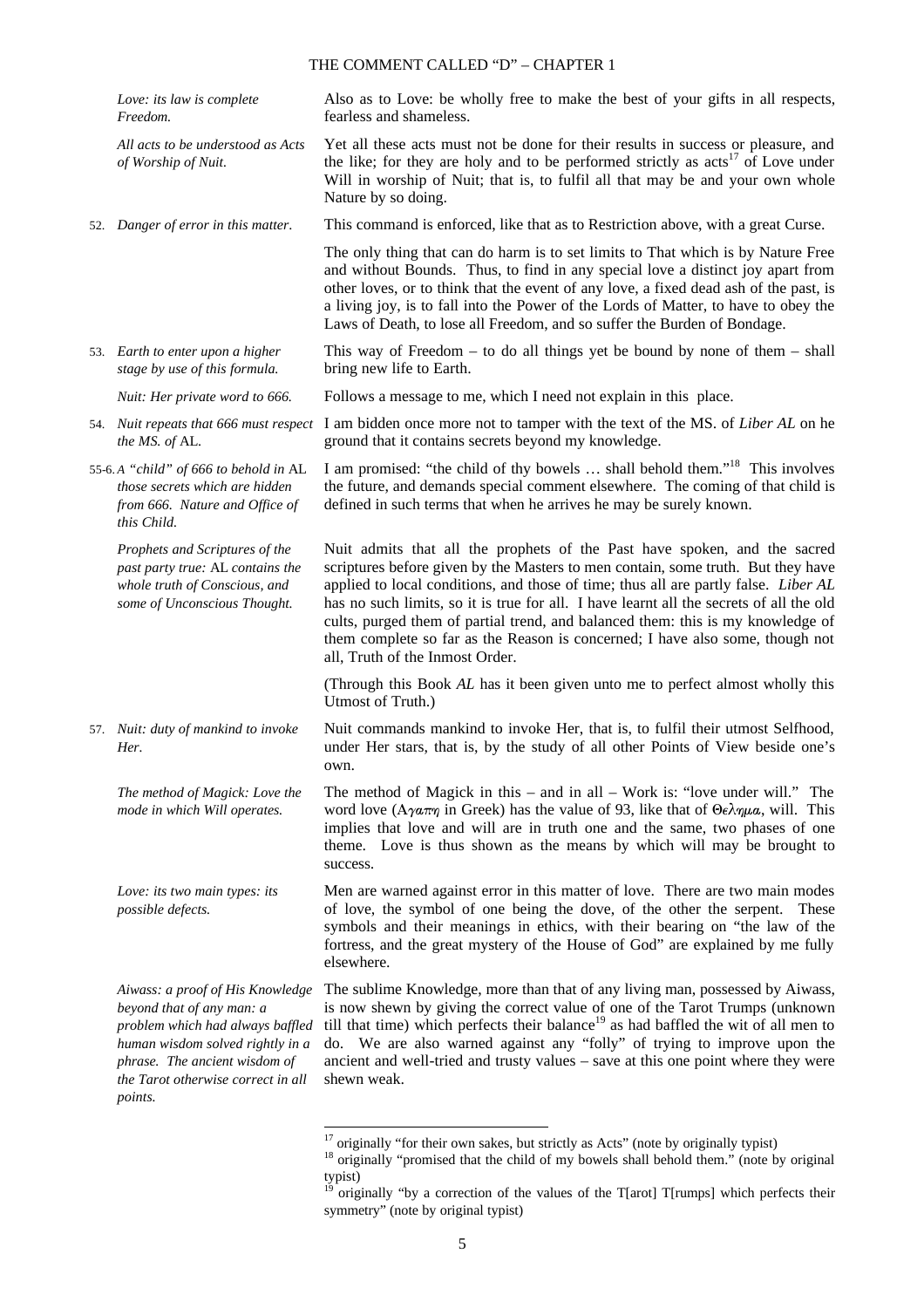|  | 59. Nuit: Her cult.                                                                                                                                                                                                                                                                                                     | Nuit declares the fit form of Her cult as a Rite. Her incense is of 'resinous woods<br>and gums' – sacred to Her as scented, fluid, <sup>20</sup> and vital. There is no blood<br>therein; for Her worship involves neither life nor death; it is a Growth in all<br>ways, the primal mode of Being. Her hair: this phrase is to be studied side by<br>side with my account of my Visions of Her: $^{21}$ it will be clear to those who may<br>attain thereto. |
|--|-------------------------------------------------------------------------------------------------------------------------------------------------------------------------------------------------------------------------------------------------------------------------------------------------------------------------|----------------------------------------------------------------------------------------------------------------------------------------------------------------------------------------------------------------------------------------------------------------------------------------------------------------------------------------------------------------------------------------------------------------------------------------------------------------|
|  | 60. Nuit: Her symbolic Figure.                                                                                                                                                                                                                                                                                          | Nuit declares her Nature in a Riddle of Number and Colour and Form: this also<br>is elsewhere explained being a matter of Magick and Wisdom proper to vowed<br>Students rather than to the profane.                                                                                                                                                                                                                                                            |
|  | 61. Nuit: to love Her the Supreme<br>Wisdom.                                                                                                                                                                                                                                                                            | Love being the law of all Life, to love Nuit is to love the Essence itself of the<br>sum of all objects of Love in the figure of one single Image of Beauty: it thus the<br>Drawing-to-a-Point of the Will, which might else seem diverse; thus it is "better<br>than all things."                                                                                                                                                                             |
|  | Nuit: the Mode of Union with<br>Her.                                                                                                                                                                                                                                                                                    | Follows a Method whereby to unite <sup>22</sup> the Soul with Her; to me, Alastor the Spirit<br>of Solitude, the command is plain; and to be taken at the letter, as I have done,<br>and now am doing, even at this hour, as I write this "under the night-stars in the<br>desert" in the Oasis of Nefta in Tunisia.                                                                                                                                           |
|  |                                                                                                                                                                                                                                                                                                                         | Yet also there is a hidden meaning, so that the dwellers in cities may invoke<br>Nuit: and this will I set forth, not only as in Liber $XI^{23}$ but in simple and easy<br>words; in a fit time and place.                                                                                                                                                                                                                                                     |
|  | Nuit: ways of worship.                                                                                                                                                                                                                                                                                                  | This verse contains very many marvels in other matters also: in concerns the<br>Crossing of the Abyss, as I have described in The Vision and the Voice: also,<br>such ways of worship are prescribed as define Her inmost Nature: this also I<br>shall write elsewhere.                                                                                                                                                                                        |
|  |                                                                                                                                                                                                                                                                                                                         | Note most of all that She, the Sum and Essence of All Things that may be, fulfils<br>Herself as these are all fulfilled by each Star in any Event. Indeed, she is not<br>whole while aught remain latent, a phantom of desire; thus doth each act of Love<br>under Will not only perfect him that doeth it, but also Her of whom it is one<br>jewel.                                                                                                           |
|  | 62-3. Nuit: Her public Cult.                                                                                                                                                                                                                                                                                            | Now lastly she ordains her public cult. Her image, she being All-Desired, shall<br>be a living Woman, calling to her that Spirit which shall make her perfect in<br>Event. Of all this Rite I have written in another place. <sup>24</sup>                                                                                                                                                                                                                     |
|  | 64-5. Nuit: Her final shewing-forth<br>of Herself in an Outburst of<br>lyric Rapture.                                                                                                                                                                                                                                   | Now in one lyric blaze of music Nuit declares Herself the daughter of Sunset and<br>the Shining Truth Night, calling all Souls to their supreme Goal of Joy to Fulfil<br>Themselves in Her.                                                                                                                                                                                                                                                                    |
|  | $\sim 1$ $\frac{1}{2}$ $\frac{1}{2}$ $\frac{1}{2}$ $\frac{1}{2}$ $\frac{1}{2}$ $\frac{1}{2}$ $\frac{1}{2}$ $\frac{1}{2}$ $\frac{1}{2}$ $\frac{1}{2}$ $\frac{1}{2}$ $\frac{1}{2}$ $\frac{1}{2}$ $\frac{1}{2}$ $\frac{1}{2}$ $\frac{1}{2}$ $\frac{1}{2}$ $\frac{1}{2}$ $\frac{1}{2}$ $\frac{1}{2}$ $\frac{1}{2}$ $\frac{$ | $A = 1, 1, , 1, , 1, 1, 1, , 0, 1, $                                                                                                                                                                                                                                                                                                                                                                                                                           |

66. *Nuit Her veil again fallen upon* And thus she ends in Silence. *Her.*

 $20$  "uniform" crossed out at this point (note by original typist)

 $21$  The reference may be to the "star-sponge" vision described by Crowley in the "New Comment" on this verse – V.C.

 $22$  originally "of uniting" (note by original typist)

<sup>23</sup> a.k.a. *Liber NU*. Published in *Equinox* I (7) and *Gems from the Equinox* – V.C.

 $^{24}$  The reference is probably to *Liber XV* – V.C.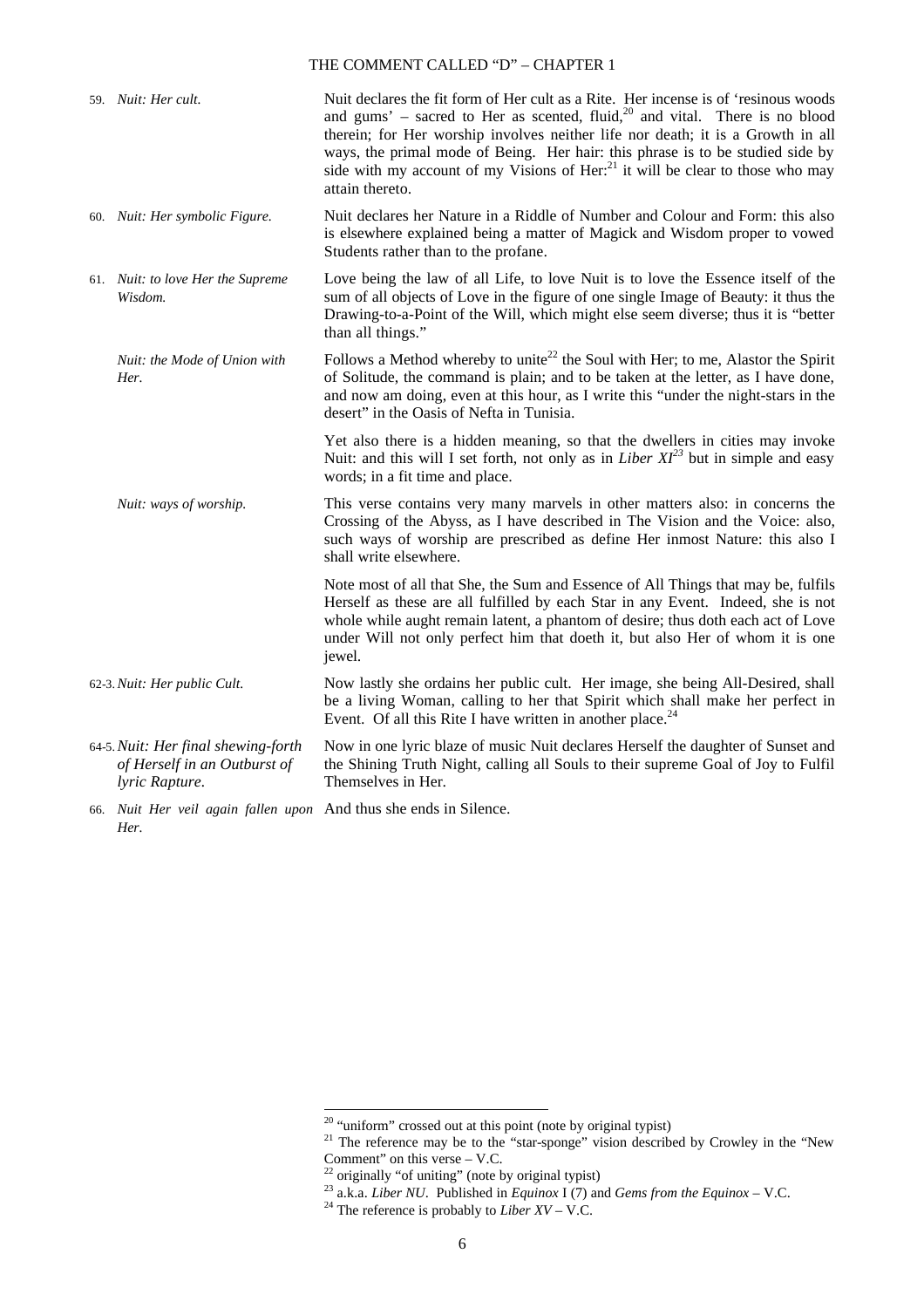#### **Chapter II**

*Do what thou wilt shall be the whole of the Law.* Oasis of Nefta, al-Djérid, Tunisia. Hotel du Djérid. An. XIX  $\odot$  in 24°  $\mathfrak{M}$ ,  $\mathfrak{d}$   $\otimes$  in 14°  $\mathfrak{H}$ 

- 1. Nu conceals Hadit, for she gives Form to That which is, shewing forth Its nature in all Ways that may be.
- 2. He summons all to learn the other half of the Secret Truth of Nature. She is one extreme without limit, he is the other. He hath no Nature of His own, for He is that to which all Events occur. His House, that is, the sphere of his action, is called Khabs, a Star. This is the Light which He conceals about Him through His Deeds of Love for Her, so that there may appear in glory the Record of those Works which pertain to any Point in Space.
- 3. Hadit is any Point that may be chosen; He is thus in all places alike; while She, being all that may be, hath no limit, and cannot be numbered.
- 4. She is known, as He goeth on His Way, and doth His Will; each Event adds to His Knowledge of Her Nature. He cannot be known, for He hath no parts whereby to define Him.
- 5. I, the Beast 666, am then bidden to purge the ancient Modes of Magick, they being no longer valid in this new 'time' or Aeon of Horus. I am to reject those that have become false, either through the lapse of time, or the folly or malice of men; but to retain and make pure such as are Of All Truth, beyond Time to corrupt. By so doing shall the Truth now revealed to me go forth among men to make them free, without error.
- 6. Hadit resumes His account of His Nature. That Nature being what it is, it must be set forth in many symbols. He is the Fire-life behind the motion of living, and the Point about which every Star is centred. He is thus Any Point-of-View, any Centre to which all Events may be measured. He is life itself in its Essence, and He causes Life to appear to itself. For this reason is the knowledge of Him the knowledge of Death, since the meaning of Life implies death. Hadit saith "the knowledge of me": this is not against His former word that He shall be known never. It means only that death is one of the Events that must needs be known as soon as the nature of Life is known.
- 7. Hadit is the Magician: that is, one who causes phantoms to arise: for all His Works with Nuit are but emblems chosen to show forth His Nature as it takes this Form or that, at its pleasure. He is the Exorcist: His Oath hath this Virtue, to drive away those phantoms as soon as their work is done, lest they be taken for things real. For all events are but tokens of His Being, as it appears in union with one or other form of Nuit, and in themselves but symbols. Hadit is that about whom all Events move. He is the Real, straight, square, and solid, in the midst of Perfection, which is none the less curved (that is, of female nature) equal at all points from Him, and real to thought, not to sense. He, being moved by each Event, goeth ever, and saith not 'Come unto me,' that Word of his Bride Nuit/
- 8. Those who hold Silence worthy, and seek it, do err if they think to find therein the Truth of their Selves; for Hadit holdeth worthy, and seeketh, Nuit: and though He be Silence, is not be sought. The True Self is Silence, and seeketh Truth in all Ways of Event.
- 9. Hadit now sayeth to all that they should be mindful of the Nature of that which exists; it is pure joy, since all Events are Acts of Love under Will. The Shadow called Sorrow is caused by the error of thinking of any two Events as opposed or even distinct; which fault was in the first chapter of this Book thus condemned: "for thereby cometh hurt." (Hurt, in French, *heurter*, to jostle.) Sorrows, being thus errors of vision, not real in themselves, pass and are done as soon as the mind ceases to dwell on them; yet, being false thoughts about True Events, the Event endures, and the Point-of-View endures; so that Hadit hath attained His Will no less than in all other cases.
- 10-12. Mine Angel, Aiwass, watching me as I wrote down His words, saw with what rage I withstood His Spirit. For in my deepest conscious mind I held most firm the First Noble Truth proclaimed by Gautama Buddha "Everything is Sorrow"; and on this thought I had built up all my spirit and mind for many days. This Word of Aiwass therefore struck to the heart of my most earnest thought; and I hated the hand and the pen which wrote against my will, in service to His. For He was of force to subdue me, to make me obey Him, that His Word might be written and go forth unto men to utter the New Law.
	- 13. Aiwass then spake a Riddle, by quaint grammar and trick of style and form proving to me in after Years when I attained to be a Master of the Temple, that my True Will was one with His, and my fierce and bitter revolt the folly and falsehood of my conscious Will, enthralled by fear and shame and the sense of sin.
	- 14. He prepared me to receive a doctrine of such fearful import, so hateful at every point to every part of my spirit and soul (such as they seemed to me in my blindness and bondage) that He deemed it prudent to test me through and through, to warn me, and to give me time to brace myself to meet the fury of the tempest of His Word.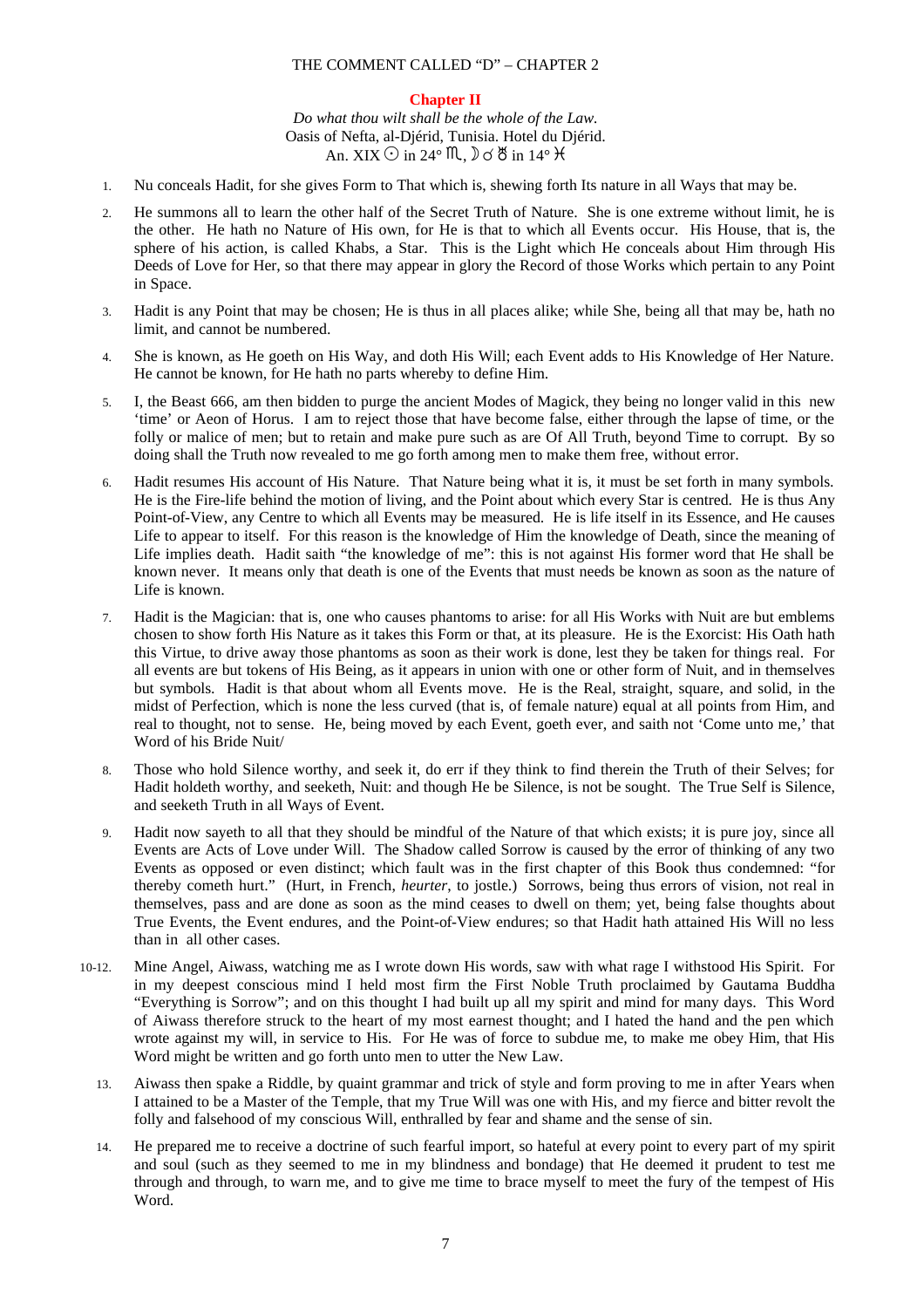- 15-16. Also, to distract and amuse my mind, to make me curious enough to be willing to proceed, He proposed a Riddle of the Nature of Hadit, so that I might know most surely beyond doubt that He was skilled in Knowledge of all secret marvels of letter and number in sacred tongues and scripts, lest I persuade myself that I myself had written this Book of my own motion. Therefore He shewed me Wisdom and Cunning beyond my wit to conceive, and marvels never yet known to any man that was of woman born. This Riddle, with its fellows, will I expound elsewhere, so that all men may know of a surety that not I, nor any man, but a Great Angel in very sooth, spake in mine ear the Words of His Book.
	- 17. The Riddle proposed, Aiwass begins to utter the doctrine as He had warned me. Still further to abate my fear and loathing, He craftily opened His discourse with a verse so weak and stupid, that I, being a great poet, should abate my wrath and smile with serene contempt upon the Angel's feeble efforts to use rhythm and rhyme. The trick served its purpose: I went on writing, cheerful and easy in my mind, thinking that now I had a weapon to defend myself against Aiwass, and that the more he spoke the surer I should be to reject His Word, even as all writings alleged to come from sources other than human, which I had always found beneath contempt both as to essence and form.

From the wretched rime Aiwass works cunningly up through off-hand sneering statements of His doctrine to austere and sublime phrases; alive with passion and power, superb in style, sternly succinct, and flaming with dread force. Quick, eager, righteous, not to be beaten off, He smote me, stroke on stroke, and spared not.

This which now follows is the essence of His doctrine. That "existence is pure joy" is His first direct challenge to the whole body of the best and deepest thought of the best and wisest men of this Earth, from the dawn of man's Records even unto this hour of His speaking. It cuts clean across the whole trend of men's minds with sheer sweep of steel; no truce, nor quarter.

Now the Second Challenge: a Bugle Call shriller and clearer than the First. Sorrow, pain, regret, are symptoms of diseased thought; those only who have ceased to be able to adjust themselves rightly and gladly to all Change, and to grow thereby, or those who still react, but only feebly and vainly, take Sorrow, pain, and regret to be Real. Those (also) who do not yet know Hadit (that is, know their True Selves to be Hadit) are likewise deceived.

18. Such folk "feel not", even though they suppose themselves to feel more keenly than those who enjoy life and death—those whom they call callous. But the truth is that since Events compose Life, and each Event is an act of Love under Will, all feelings except those of joy, conquest, triumph and rapture are not Events at all and so do not belong to Life.

The poor and sad are not of Hadit; for to know that one is He confers full wealth and complete joy: it is the title to Lordship of the Earth. All leaders of men are active, finding pleasure even in toil, hardship, and defeat: they accept every Event as proper to their chosen course of action, and conquer even when they are beaten down for the moment. They die at the crisis of the battle, with failure certain; yet they rejoice, having lived and loved and fought and done their will; those for whose cause they fought will reap at last where they have sowed.

- 19. A God cannot live in a dog; the token of Godship is to be free to act, to dwell in an abode, and work with tools, suited to the nature of their Will. The Highest only are of Hadit; all failure to attain the perfect marks some lack of knowledge of one's nature as a Symbol of Him in one or other Form. Aiwass repeats his doctrine about joy and sorrow in more solemn terms, thus leading up to the full Force of His thought.
- 20. Beauty and strength, the sense of the fitness of the object perceived as a symbol of the success of one's will, and the power of that will itself; leaping laughter and delicious languor, the rapture of joyous uprush in full freedom of spirit and the delight that follows the success of one's efforts, luring the victor to enjoy the pleasure of knowing himself worthy; force and fire, the ardour of motion, achieving one's will, and the light and heat evolved by the love under will of the Self and its desires: these are the marks of those who know their True Self to be Hadit. (Note that all these statements are hidden in the basic complex of thought which defines Hadit.)
- 21. The outcast: these are passive; they do not seek and conquer all that may be but are the sport of Events not of their own making, which hustle against them and thrust them from the path. The unfit: these fail to adjust themselves to what is about them; they cannot love (which implies a fitness of the one to the other) under will (which implies fitness of the agent to the patient).

They had better "die in their misery"; that is, cease once and for all to react so feebly and wrongly as they do: for such a Point-of-View as they shew forth is not to be endured. It is not truly Hadit at all; not any one Point, but a shifting fulcrum: let it be no more counted among True Things. Again Aiwass repeats that "they feel not."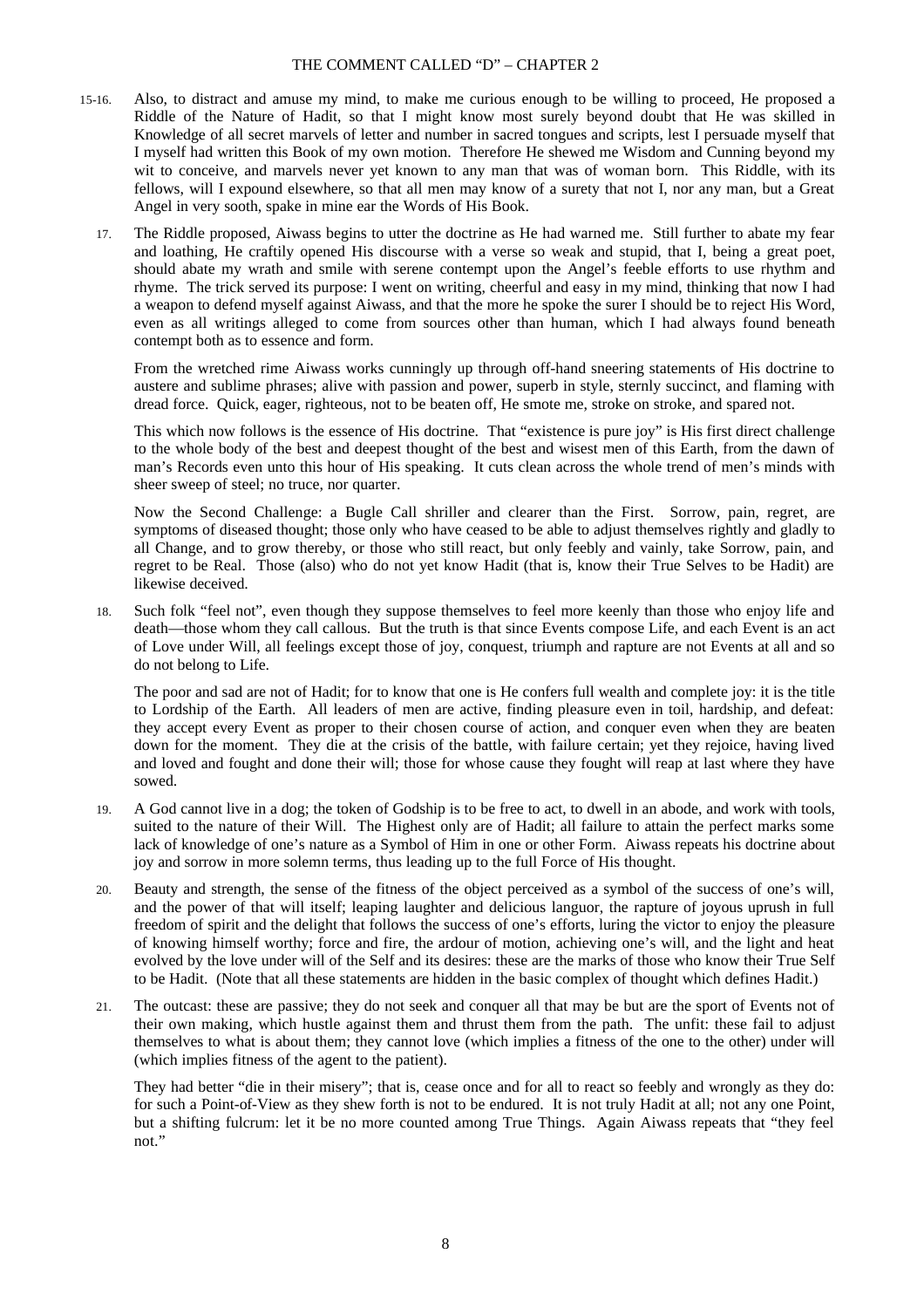Compassion, the noblest virtue of the Buddhist, is damned outright by Aiwass. To "suffer with" some other being is clearly to cease to be oneself, to wander from one's Way. It always implies error, no Point-of-View being the same as any other: and in Kings—leaders and rulers of men—such error is a vice. For it leads straight to the most foolish Rule ever laid down, "Do unto others as you would that they should do unto you." True men know their own needs and find ways to supply them. To judge the sick by the healthy is pregnant with error. The wretched and the weak are simply not real beings; they cannot be helped or mended. They must be expunged as falsehoods likely to infect the truth. This is the law of Nature, and it is the Law of the Lords of the Aeon. Put into force it will fill the world with joy. The root of all such error is the belief of Kings that they are mortal. This is confuse their essence with that basis of a certain class of events which refers to the kind of life which includes death. Aiwass insists that if the body dissolve its King remains in timeless rapture. For his events have ceased; and he stands in a single state of joy as made one with Nuit. Should he wish further knowledge of himself, he must choose some other means by which to measure it, by which to set in motion a fresh series of events.

So intense was the joy of the Angel in proclaiming this good news that he broke off into a cry of rapture calling upon the Lords of the three chapters of this book. He then went on, and exclaimed that the sun, source of all light and life on earth, strength to do and sight to perceive, as also light, the simplest form of play between twin forces, are the guerdon of those who know themselves as they are. He calls Hadit the Star and the Snake. The star has been explained above. By the snake is meant the essence of what is kingly in constant vibrant motion, yet also able to perfect itself in the form of a ring. It is a symbol of wisdom, the power to slay and also to shed its skin and renew its pristine beauty in its season. It is also the healer and the goer.

 $22.2$ Hadit is now described as the snake whose virtue is to give knowledge, for all knowledge consists in the art to perceive events as each new marriage with a new part of Nuit takes place. He gives delight which is a function of such knowledge. He also gives bright glory, that is, he causes men to send forth rays of light. Man is in fact, as it were, a prism. In his dual machine the formless light is split into many colours which mingle in this way and that as the nature of each event requires. Hadit is the flame in every heart of man, and when he stirs that heart is shaken. We call this being inspired, or, in its most sacred sense, being drunken. Aiwass now flings his third great challenge at the world. He denies flatly the truth of all the teaching of the past. He tells us that to worship Hadit, that is, to cause him to stir, we should make ourselves drunk by the use of wine and certain strange drugs. So much is common knowledge. But he adds the startling statement "They shall not harm ye at all." One can but gasp; to argue in support of his statement would be beyond the power of any man. The proof must lie with time. Lest there be folly, let me say that this passage does not license reckless debauch. The use of drugs and drink is to be strictly an act of Magick. Compare what is said in the First Chapter with regard to the use of the functions of sex.

Headlong, after one challenge, Aiwass hurls forth the next. He does not even break up his phrases by the use of paragraphs. He takes it all in his stride. What is to us a huge and dreadful doctrine is to him the simple well-known truth. He tells us now that "this folly against self" "is a lie". By this he means that we must not be ashamed of our own point of view, of pretend that we ought to respect and be tender towards some other. Every true point is well able to take care of itself; if only let alone as it ought to be. Every time we try to put ourselves in the place of some other person we give up truth for fancy. We do not, and we never can, see the world except with our own eyes. The world of one's neighbour is not even the same world as one's own—even if we could assume his point of view. It is a deadly mischief to practise this form of falsehood; and to acclaim it as a virtue in the Christian fashion, both a crime and a blunder. Another lie is the "exposure of innocence." Most people pretend earnestly to be harmless. This not only blasphemes the God-head of the self but attempts to create falsehood. Deceit is always danger. The kindest, as the noblest, course is to nail one's colours to the mast, so that others can shelter beneath them or avoid the conflict, as their judgement counsels them. The social and moral code of shallow sham is the tactics of the pirate.

A further challenge now rings out. Aiwass insists that we shall use all our functions as fully as we can. We are to enjoy all things, to make them serve our Will and thrill us with rapture. We must dismiss that bogey of those who wish to treat mankind as children without spirit or wit, to frighten us into slavish service to codes of conduct which suit their own servile nature, allay their fears, or procure easy preys for their greed by the threat of some God who will make trouble for those who dare to be themselves and do their own True Wills.

23. Aiwass now takes the trumpet from his lips and returns for a moment to the nature of Hadit. It seems that the word God brought back into his mind one point not yet set forth. Hadit is said to be alone; there is no God where he is. This of course follows from the nature of Hadit as explained above. He is himself the centre of the Cosmos. There cannot be any other being to whom he should bow.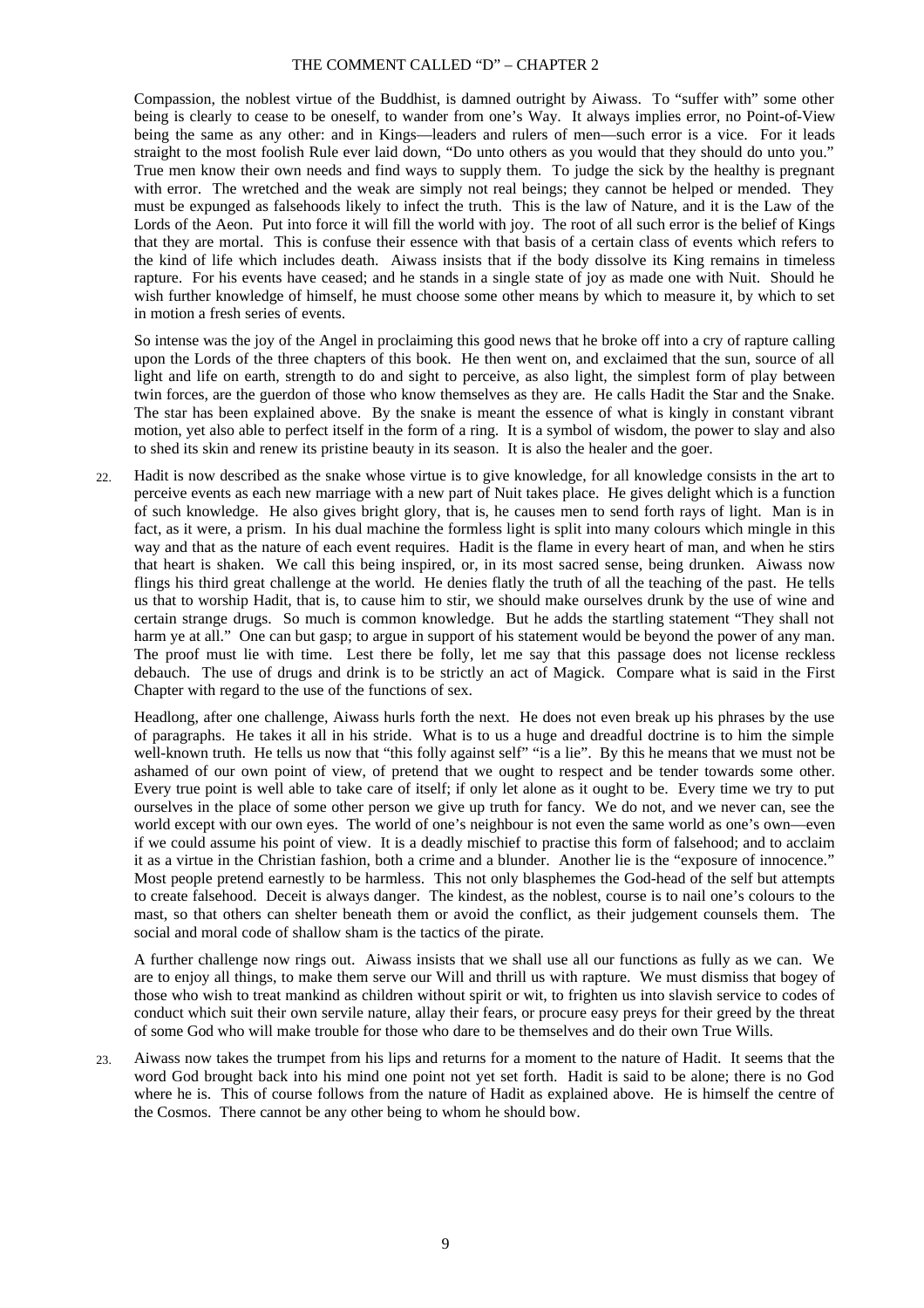- $24.$ Aiwass returns to the charge. He describes the hermits of Thelema. We must define a Hermit as one who goes alone. Observe the word "alone" with regard to Hadit, just above. But these Hermits are to be found taking their pleasure with women and in all other ways, acting like the Masters of Rome in the days of the Empire and of the Renaissance. Great kings and queens of Thebes and Babylon. We are to learn from this to enjoy all things without losing control of ourselves or ceasing to suffice for ourselves or becoming the slaves of our desire or losing our sense of selfhood. Aiwass then warns us to respect the equal kingship of others. We are to love our brother kings with eager passion and combine to trample down the "low men", in the sense explained in the second challenge.
- $25.$ Aiwass repeats this thought in even simpler, stronger, clearer words. We are against "the people". Any unit, any true star, is kingly but the people as a multitude—even though each unit be noble—are not themselves, they are a confused mass of chance atoms. They must not be allowed to act as if they possessed a point of view. They are not stars, they have no way of their own. They are dragged helpless in the wake of any force that happens to attract them. To permit them to control events at all is to give up all design, all Will, all clear sight.
- 26. Once again, we return to Hadit. He is the Secret spring of Magick (Compare the Hindu Kundalini). He takes joy when he withdraws into himself which he does in order to prepare a new Event. These Events are of two kinds. One is the act of worship of Nuit, the other is the putting forth of his spirit into matter. We may call one the Mystic, the other the Magical Path.
- 27. Aiwass admits the danger of these doctrines: to go astray as to their meaning is to risk making "a great miss". One risks falling form the world of Will ("freed<sup>25</sup> from the lust of result") to that of Reason.
- 28-31 We now come to a challenge which is in some ways even more daring than any yet made. Before, the moral sense of men was outraged. He now turns to attack the Reason itself. He looks on reason as a soulless machine. Its proper function is to express the Will in terms of conscious thought, the will being the need of the inmost self to express itself by causing some Event. This will (as such) is not conscious. We can only become aware of it, and thus enjoy and learn from the Event, by making an Image of it. Reason is the machine whose function it is to do this. When reason usurps the higher functions of the mind, when it presumes<sup>26</sup> to dictate to the Will what its desires ought to be, it wrecks the entire structure of the star. The Self should set the Will in motion, that is, the Will should only take its orders from within and above. It should not be conscious at all. But even worse may come to it. Once it is conscious, it becomes able to doubt; and, having no means of getting rid of this by appeal to the Self, it seeks a reason for its action. The reason, knowing nothing of the matter, promptly replies, basing its judgement, not on the needs of the self, but on facts outside and alien to the star. It is, in fact, guided by strangers of whose very language it knows little and that mostly wrong. The Will having stopped in doubt, goes on again in error. The Will must never ask why. It ought to be as sure of itself as the Law of Gravity.
	- 32. Aiwass now leaps to the supreme stroke. Reason itself is a lie. He explains that this must be the case in the nature of things. The Reason may be in perfect order and never make a mistake, that is, within the limits of its powers. But it can never be certain of being right unless its knowledge is complete, which of course can never happen. In fact, being bound by its own laws, it has no means of finding out whether in any one case there may not be some factor vital to the problem of whose very nature it has no knowledge at all. Its axioms themselves merely state its limits. It is as if a bishop on a chess board were to assert that it could never move except in an oblique straight line, which is only true in respect of the laws of the game, and takes no account of the laws of motion as such. Aiwass asserts that some such factor always lurks in every problem which may be put to reason. He calls it "a factor infinite and unknown"—unknown since no mind can ever contain the whole of the facts of nature which may apply. It must therefore be content to work within narrow limits and state its results under the reserve that they are only correct if we assume that its data suffices. The factor is also infinite in the same way as an atom in the world of solid bodies is greater than the greatest surface. More, the plane is not real at all to the solid; it is no more than a way which the real being has chosen to express one item of his knowledge of nature. The reason of man should never allow itself to forget that it is only real in the hardly likely case of the world ending with itself. It is wiser to keep in mind that all Events, however true and real they seem (and are, as measured by the laws of the game) are after all signs of a code which Hadit has designed in order to express his nature in terms of its acts of love under will with one or other part of Nuit.

The Angel concludes by saying that the statements of the reason are "skew-wise." The fact that the reason employs a set of symbols to work with distorts the whole work. It is as when a painter obtains the effect of solid form on a plane surface by adroit use of the laws of optics. No matter, therefore, how truly the reason works, and how well it brings back to the mind the events it describes, its thoughts are never the same as the things thought of. It follows from this that we should be fools to trust reason to guide us to answer Because.

<sup>-</sup> $25$  Thus in TS. Should be "delivered" (I. 44).

<sup>&</sup>lt;sup>26</sup> There are signs of alteration in the TS at this point; the words which originally came after "higher" up to this point are struck over and unreadable (note by present transcriber).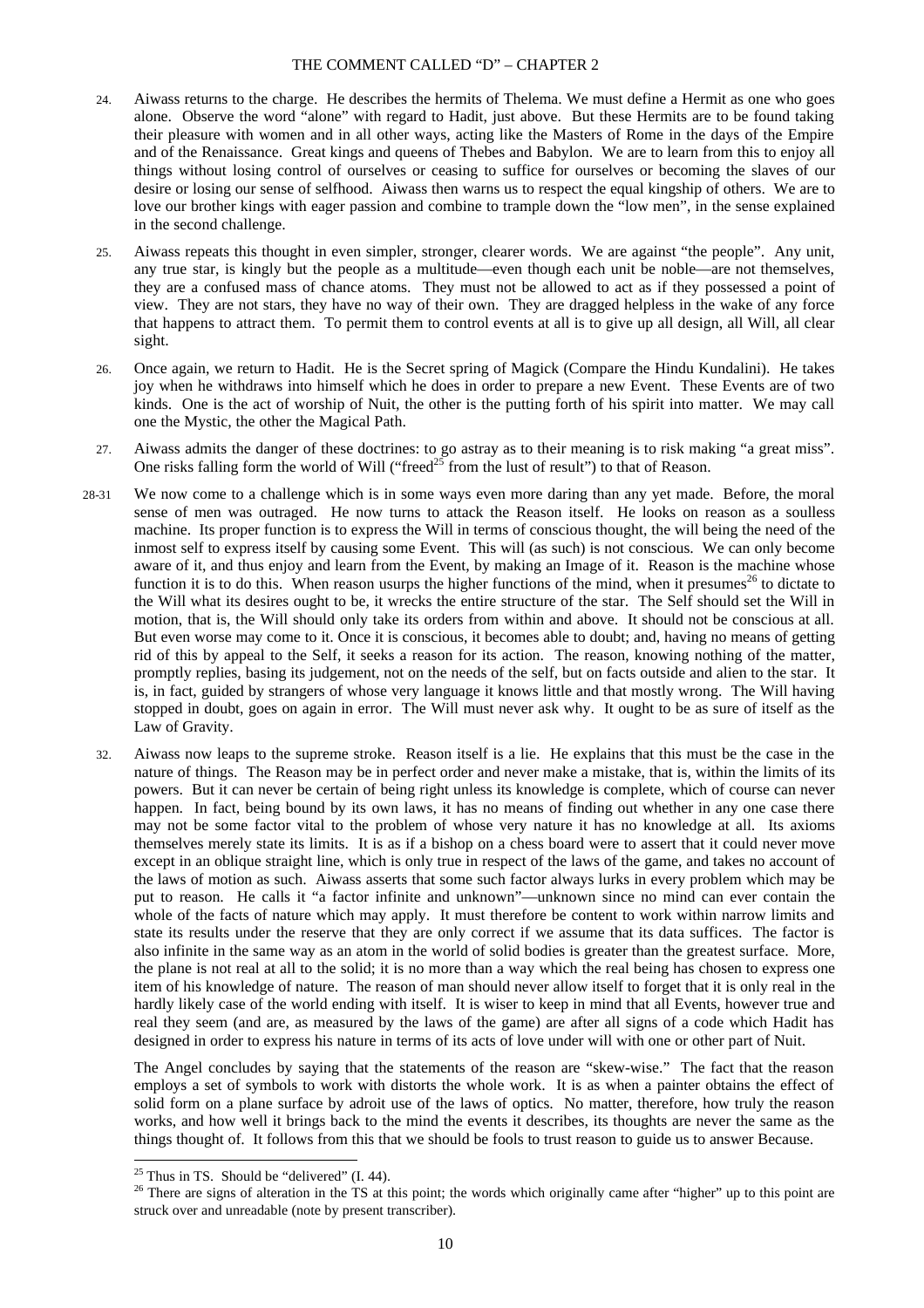- 33. The attack ends with the scornful curse "Enough of Because! Be he damned for a dog!" In this book, even the style of a letter is full of import. The word "dog" has occurred before this. Firstly, the dog is used as a symbol of a form which would restrict a God who indwelt it. Again "There is death for the dogs", that is, to restrict free action ends in stopping it once and for all. Further "the dogs of Reason." The thought of the mind born of and nourished by the senses tends to restrict the self, to impose the will of the world upon it, whereas the use of the world is to provide it with objects of love through which it can fulfil itself and know itself. To become passive towards the thoughts and the senses is to accept the fetters of a slave. Now then Because is called a dog, that is, a thought that tends to restrict and hamper the Will. The True Will is uncaused, being simply the measure of the motion of the self in respect of any given object. It is an abuse of the term 'cause' to apply it to this case. Men have said that the will is never free, because it is the effect of two causes conjoined between the nature of the Self and that of the moment. This is to put the cart before the horse. The symbol Dog is well chosen. It is God spelt backwards or denied. The nature of the dog is servile; dogs cannot depend on themselves, they never look at the world through their own eyes, they must needs accept some code imposed upon them from above. Further, the Magi of old took the Dog as a symbol of those base desires and fears which hunt and spring upon and pull down the soul of such men as know not how to master them.
- 34-44. With abrupt vigour the subject swings over to the triumph of the Masters. Aiwass bids us rise up and awake. He prescribes ways of worship. We are to invoke with joy and beauty. He begins by making a list of rituals and feasts; and in the course of this he works himself up into a state of rapture so that these rites at first clearly defined in order, gather force, wave upon wave, quicker and quicker, until at last he proclaims all times and places as proper for feasts. At the end he exclaims once more that all such pleasures are free from any taint of hidden poison. We are to make the present perfect, without the least fear that we are making trouble for ourselves in the future. True, our bodies are dissolved; but this brings us into full timeless rapture. We enjoy all that may be, as we could not even at the best while forced to measure our Magick in terms of the body and mind. It may be that events cease to occur, that they become one single event, a constant state of joy.
	- 45. We must not confuse such passing beyond earthly life with death; death is for the dogs. They restrict themselves more and more; fears, greeds, falsehoods gather like vultures to feast on their flesh; until at least they find no way to turn which is not barred by one or another of their sins, their self-made bars to free action. They can no longer cause any event beyond the narrow routine into which they have been forced by their failures, to grapple with Nature, to love, to woo, and to master the beauty of Nuit. Little by little the machine fails to carry on. Its prudence, more than aught else, has helped to destroy its power to meet fresh facts. The least surprises may upset it; and, sooner or later, it either meets some problem which breaks it up, or wears itself out and runs down. It is dead.
- 46-47. The Angel goes on to challenge me point blank as to my own soul. Failure, sorrow, and fear simply cannot exist in the presence of Hadit. His nature is to succeed, to rejoice, and to dare to cause event after event, sure of itself in any and every case.
	- 48. We now return to those who are not Hadit. We are not to pity the fallen. The first fact about a 'point-of-view' is that it keeps its place. It goes, true, but never can fall. To fall is to yield to a strain outside oneself; and that is to cease to maintain the "point-of-view" which is of the essence of Hadit. Hadit never knew the fallen. A real point-of-view cannot be shaken. Should we console such wretches? Useless. He is no better for one extra lie; and who tells that lie is false to his own Godhead.
	- 49. Hadit is "unique". Every point that exists is Hadit. Each one is without limit, and thus all are in the end alike in every respect. At the same time no two are in any way alike, if compared at any given point-moment. This is one of the statements of this book which involves a new view of nature—a view far beyond any yet set forth and one with the virtue to resolve every problem which the cosmos presents to our minds. I may explain the matter simply in this way. No two points on a line are the same. Their distance from all other points differs.<sup>27</sup> Each line, AB, AC, etc., is unique, even though AB=A'B', they differ in respect of C'. AC' cannot be equal to A'C'. Lines drawn in two ways from a point are equal only in length; each point in each differs only in respect of any other point. At the same time, the line being supposed endless, the sum of what can be said about all points is the same. No point can claim that it is an unique distance from some other point.

Hadit is "conqueror." It is his function to make himself master of all that may be and every event that he causes is a victory. He denies kinship with "slaves that perish." These are wholly foreign to his nature. Unless one is active, one is damned and dead: and this is the curse on all slaves, on all those who yield to what they meet, that they are condemned to suffer the constraint of their Wills. The world becomes a prison for the self instead of a playground; and in a little the prison gates become the seal of the tomb.

 $27$  The rest of this paragraph was omitted in the 93 Publishing edition (note by present transcriber).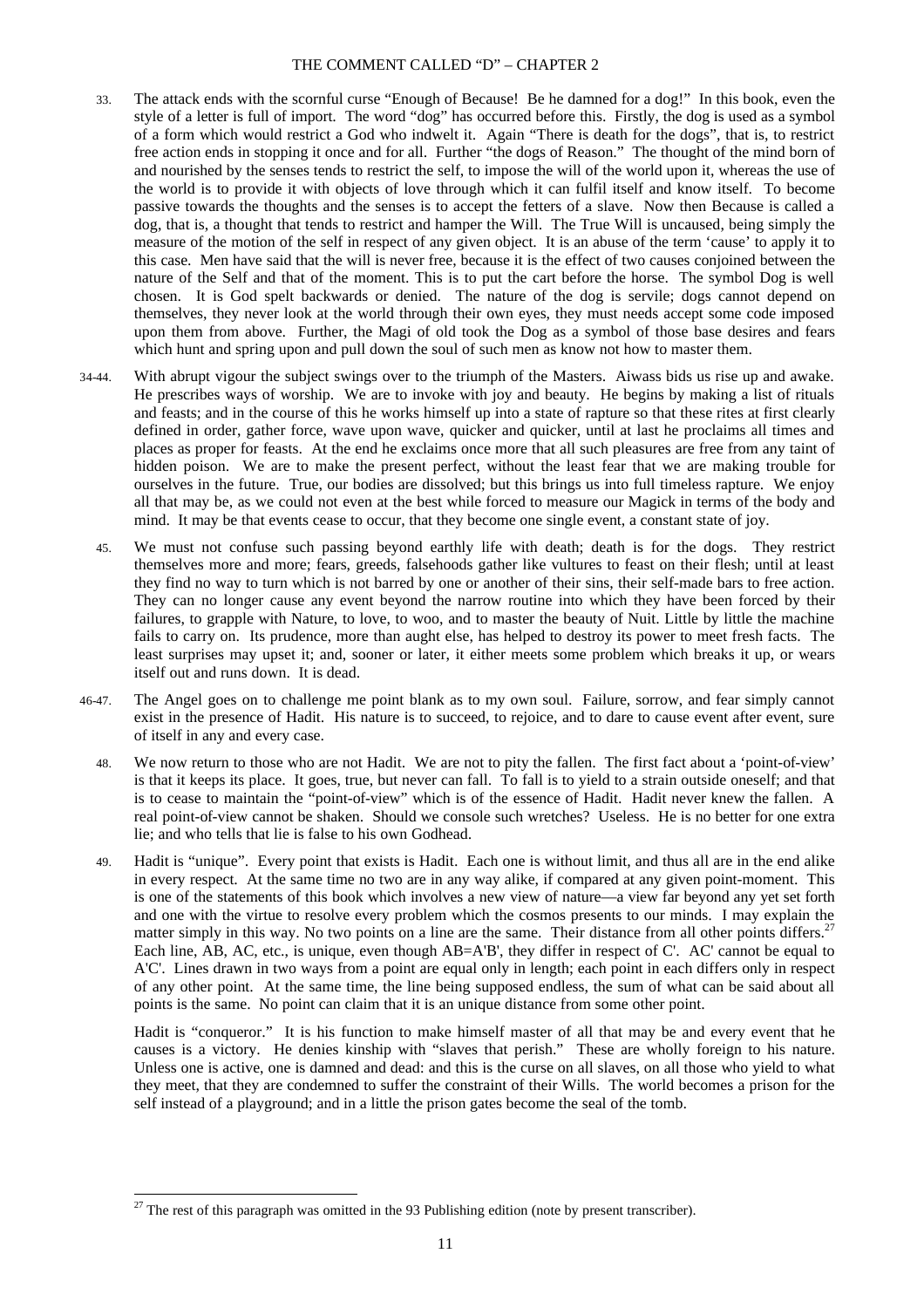It must be born in mind that all such beings are not real in any proper sense of the word. They are not stars at all. So far as they think of themselves as "I" they may be said to possess a point-of-view, but unless this is strong enough to persist through all Events, it is not truly a self but a phantom of Self thrown on a screen by the light of the events about it. The slave souls are in fact details of our device for looking at nature. They help us observe how a given set of events affects this or that conscious mind. They save our time by telling us what they feel and think. We may learn from them how to guide our own course.

This great curse is sealed with a solemn Amen; but the use of the word reminds Aiwass that this book must prove over and over again the wisdom and cunning, the knowledge and power of its author as of a degree beyond any yet possessed by any man. He therefore propounds a riddle about the word Amen. He suggests a secret way of spelling it which, when found, will give new life and life of a higher order to the Soul of the word. I expound this riddle elsewhere.<sup>28</sup>

50-51. We must note the strange way in which Aiwass swings forward and backward from startling doctrines of ethics and other mental and moral problems to attempt to declare the Nature of Hadit in divers symbols. He now leaves the question of "slaves" to tell us of the nature of the light proper to Hadit. He is "Blue … and gold in the light of" Nuit; that is to say, the star-strewn sky which is her image reveals him. It is clear that he, having no form, save by virtue of her, cannot be known or seen. To seek him is merely to seek out one of the things that may be; that is, of course, as Nuit herself. His nature only appears by the "red gleam" in his eyes. His fiery light which desires to unite with her in all her forms may been seen in those organs by which he himself perceives. For so soon as we think of the eyes of Hadit, which express his Will and his wit, we ourselves begin to partake of our kinship with him, and we think at once of the fiery lust of the spirit to consume all things.

In the image of him as a snake, we thing of his outer form as "spangles". Wherever he comes into contact with anything to which he can react, there is a blaze of light and this light is purple and green. Aiwass explains that by purple is meant the light beyond the violet of the spectrum, and perhaps also that which is beyond the red. For the word is clearly meant to express the active extremes of that order of double motion which we call life, in which green is the centre of the portion which we are able to perceive. Green is the most passive of the colours. We connect it with the nature of Venus. It suggests love, peace, and the growth of plants and trees; whereas the light which we connect with Jupiter is violet and makes us think of the highest godhead reaching beyond our vision to pure motion of the spirit. Red is the colour of Mars—of the lowest form of energy, tending to heat rather than light, and reaching beyond light to some form of the action of spirit which seems to tend towards the death of energy itself. The purple of Hadit combines these extremes. He transforms the one to the other at will. In Him they are one.

This is the final secret of Physics. Guided by the Book of the Law, men of science will soon learn that the lowest depth is one with the highest height. Energy degrades till it reaches a point when it becomes once more the root of the highest form. I have shewn elsewhere the mode of this change. The main point is (in this place) to point out that the Book of the Law asserts that energy neither begins nor ends, but moves through a cycle of change. We chance to perceive only that arc of the curve in which every event is followed by seeming waste of the substance of energy by the birth of heat and light; and all energy seems to exhaust itself in its acts of "love under will", losing its higher purpose and slipping even lower down the scale. Were this partial view the truth, there would be no answer to the question "what started that highest form of energy?" The Book of the Law states clearly the truth, in order that, when men succeed in finding the truth, they may know something of the nature of Aiwass, and admit his right to make a law for mankind. When the problem is solved, if not before, the details of the truth will be found expressed in cipher in the text of the Book.

52. From light we turn to the absence of light. Yet this is not real. It is a veil. This veil is not in the order of nature. It has been made by shame and fear, by trying to shut off all that is true and real from the soul. To resist change and to defy nature, this is the key of the evil Magic of the Black Brotherhood, whose idol is the modest woman. Her veil is sorrow and death. We of Thelema worship Nuit: "all that may be" adored by "all that is." Her forms are without number; and in each she bestows herself freely upon any and every soul that desires Her. Thus Her priestess on earth is the Scarlet Woman, the Whore of the Beast who gives all she can to all that will. Her every act invokes change which is life. On the other hand, the "modest woman" conceals herself and denies herself. She is afraid and ashamed of herself—afraid and ashamed of all men. She dreams that something may happen to her, and thus lies stiff and stark in death even at the height of her youth. This verse of the Book of the Law is the final challenge to the past. The Angel strikes his spear with the sharp end upon the craven shield of the coward and slave who lurks behind the mask of a Master, of a phantom, a scarecrow, set up by him to frighten the winged songsters of freedom from the fertile fields which are their own by right. Until this verse, it might perhaps have been within the power of some subtle sophist to explain away the verses of this book. Here Aiwass leaves no shadow of doubt. He says with utmost clearness "Tear down that lying spectre of the centuries: veil not your vices in virtuous words: these vices are my service; ye do well, & I will reward you here and hereafter."

 $28$  This sentence omitted in the 93 Publishing edition (note by present transcriber).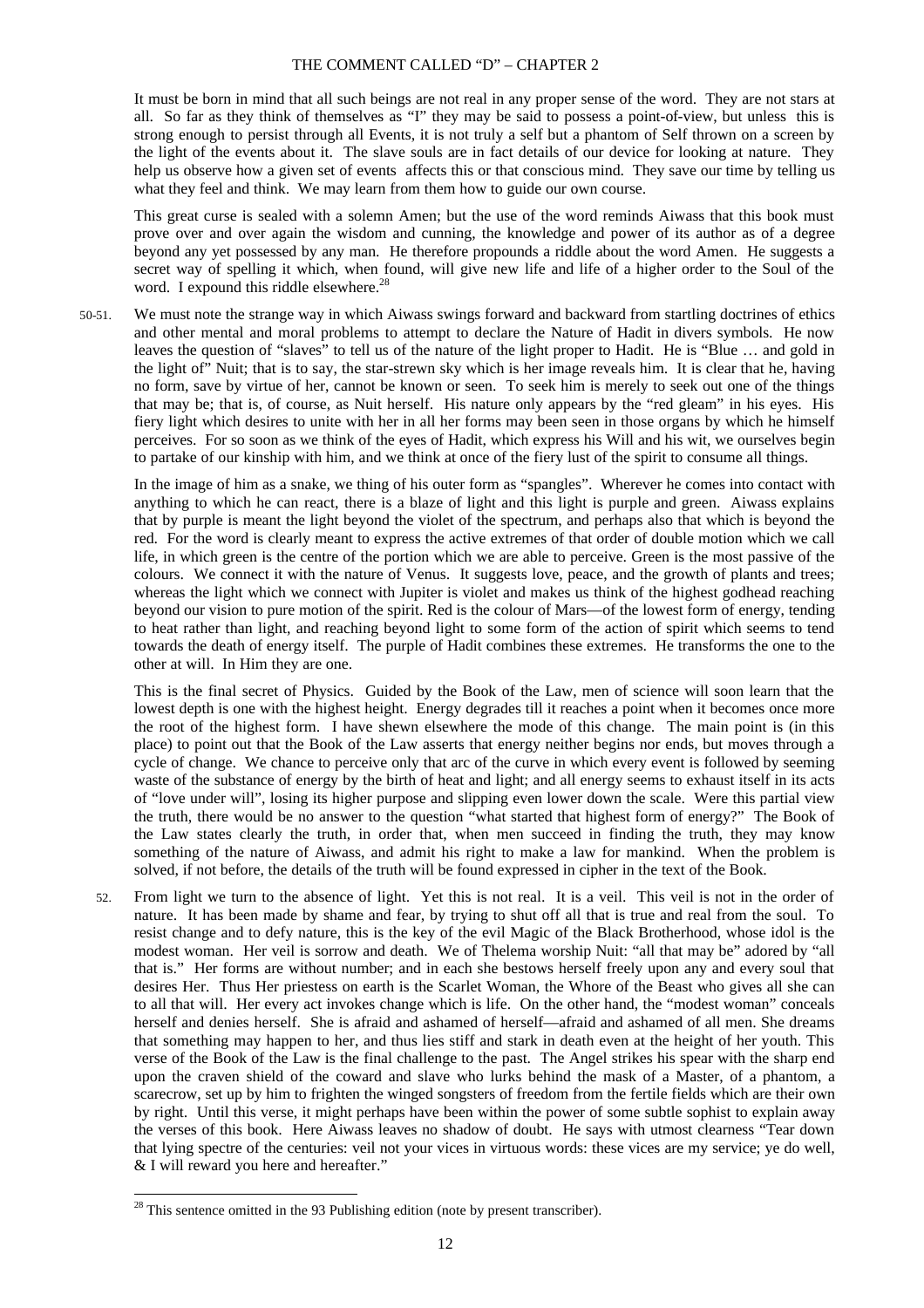The Angel does not even deign to show that what pious people call vices are in fact virtues: that is, tokens of manhood; or that vices means "flaws." He uses these two words in their vulgar sense. To dare the world to a duel to the death. He does not merely tempt mankind to do what Christians call evil, he says that these vices are of the priesthood of Hadit, means to invoke Him, ways of coming to truth, ladders to climb to Godhead. We shall not be punished for doing wrong, as they call it. Both here and hereafter our reward is sure.

Yet more. The veil is vile. We must not, as the master class of men do now, enjoy ourselves in every way, and pretend with utmost care that we do nothing of the sort. We must take pride in our pleasure. We must be shameless and frank. Since all that is, is God, the only error is to hinder God from being himself or doing his will, or unveiling his truth.

53. No wonder if I trembled as I wrote these words. Aiwass makes haste to comfort me. He tells me that at the end of the journey stands the Inn of Joy. I was foolish enough in these days to balk at what seemed strange or hateful before always complete in my mind, and I had come to perceive the inmost meaning. Mine Angel went beyond this simple fear-not. He insists that I am 'chosen' and grants me my heart's highest wish, assures me that my will shall be fulfilled, that those on whom I look with gladness shall receive all blessing; they shall behold all things in wisdom, joy and beauty. That I might have this power to free mankind, to heal their hurts, to open their eyes to beauty and their ears to music, I had renounced my own career, given myself without reserve to the Great Work, staked life and reason again and again in daring all those deeds which even the most dauntless men dread most—and shrink away.

Yet, for the secret purpose of the Gods, it might not be that I should come into my kingdom at once in the sight of all men. Their design required that I should be hidden in a mask of sorrow. Note the word "mask" not "veil." There is no falsehood in the matter, only a comedy that must be staged. It was therefore arranged that those who knew me should think me fallen. Indeed, so life-like was the mask that I myself, looking upon the mirror, might have been tempted to fear that I had fallen. He, aware of my weakness assured me on the spot: "but I life thee up."

- 54. My spirit was heavy, also, because of those who mocked my speech, and swore that it was empty of sense. Aiwass assured me that their folly should not avail, that I should succeed in my Work of showing forth truth, that I should avail. My critics are hag-ridden by reason; they are not themselves. They are the slaves of their mental machines. This question of my meaning refers first of all to this Book; for Aiwass goes on straight away to repeat his warning not to change the letters of the text. I was allowed to insert stops as I might choose.
- 55. Next, he set me a fresh task. I was to assign values to English letters of some such order as obtains in Hebrew. I deal fully with this matter elsewhere.<sup>29</sup>
- 56. Another sudden change. He pours scorn on those who mock this work

-

57-58. "People who shift their point of view," the Angel repeats, "are not truly themselves." Though each event is change, these changes form a closed curve so that their sum is zero. I have dealt with this subject fully in other writings. The essence of the doctrine is that things are stable only by virtue of their constant change, which is life. To cease to change is to die, which is the one real change that can occur. When it occurs, it proves that true life was never there.

This doctrine is at once applied to the question of the Kings and the slaves. The Angel explains that there are two types of men—the slave can never rise, the king can never fall. Should such things seem to take place, it is a sign of some disguise; the essence of the man, if he be in truth a man, is always the same. It is a point of view which never alters really, though each fresh fact brings it more fully into light. I am told of one case which must not deceive me. I must not assume that a man who seems a beggar is one. He may be a King whose pleasure is to disguise himself. He can, of course, resume his crown and sceptre when he tires of his sport, whereas a beggar has not the means to pretend to be a king. The point of this is that I may find it needful to judge the claims of such men as I may meet; and Aiwass here assures me that I shall find it easy to detect sham kings; but warns me against scorning those who do not flaunt their virtue.

59-60. Must I therefore be careful how I strike out, lest, thinking to slay a knave, I kill one of my peers? There is no danger of this. One of the tests of kingship is that he should be able to defend himself against the world. I am therefore bidden to strike hard with all my might, and strike to kill.

<sup>29</sup> *I.e.* in the comment to *Liber Trigrammaton* (in, for example, *Equinox* IV (1), *Commentaries on the Holy Books and other papers*) where the letters of the English Alphabet are assigned to the trigrams. It is not clear what numerical values, if any, Crowley assigned. Various other systems of "English Qabalah" have since been devised by more recent writers. – V.C.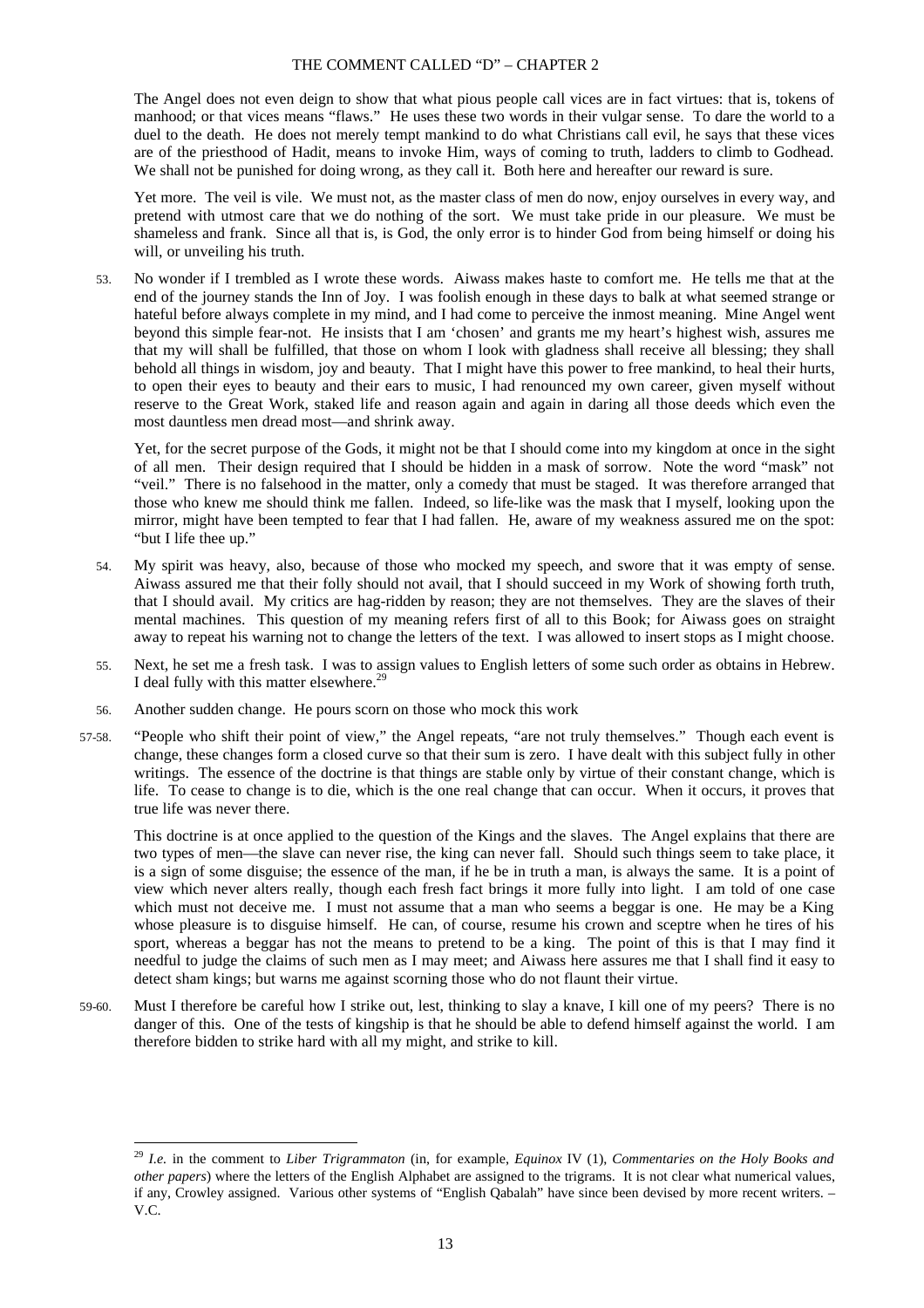61-68. The scent of battle in my nostrils avails at least to awake my manhood, to arouse my Godhead within me. Throughout this chapter I had rebelled again and again against my Master; but now the darkness broke and fled. My True Self flamed up in me. I become one with Hadit; I entered into trance at once. A sudden light blazed in my eyes. Hadit arose within my heart; and on the instant I was thrilled with the love of Nuit. She came to me more swiftly than the light itself. My body was smitten by the kisses of the stars. When I breathed in, my flesh fell from me like rotten rags. I breathed out and felt a kiss swifter, more laughterful than death itself. Utter relief from all the deceits with which my brain had been blinded.

I need not enter into detail of this trance. The text describes the facts better in every way than could be done in any other manner.

- 69-70. After a time my mortal part failed to endure the stress of the rapture. I came to myself, or rather wandered from myself, wondering who I was, and what had happened, and whether the word was at an end. Aiwass then taught me how to prepare myself for such supreme events. I should mention that this trance fulfilled the promise which I had asked of the Secret Chiefs when I agreed to accept the task they wished to lay upon me. "If I am to fill my office as I should, I must have first attained to that clear sight of truth without which every act of mine would certainly be an error." I had worked hard for a long time to attain some such trance and had never come near success. Yet now, without a word of warning I was caught up into it. The secret was this: the breaking down of my false Will by those dread words of mine Angel freed my True Self from all its bonds, so that I could enjoy at once the rapture of knowing myself to be who I am. To prepare oneself for such work one should strengthen oneself in every way, so as to be able to "bear more joy." This does not imply brute vigour. The nature of rapture is such that the finer it is, the stronger it is. Thus, in making oneself drunk to worship Hadit, one should observe the "eight and ninety rules of art" (I explain elsewhere the meaning of these figure). Likewise, in love, excess is not to be attained by violent lust. The artist is the model. One must learn to enjoy every least detail; yet blend them all into one single sublime concept. The same tactics apply to all joyous deeds. The key to success is subtlety.
	- 71. Aiwass hastens to warn me that I must not take these words to mean that we should dilute our pleasures. We should not be genteel and dainty. Never forget that all the tricks of art are worse than worthless, unless they spring from strength and passion. The essence of success is the intense desire to beat one's own record as well as the world's in every thing one does. The most fatal fault is to become tired of the task, through having chosen one in which one may become perfect, and sigh for more worlds to conquer.
	- 72. It is implied that the course of life itself should be made a work of Art, that one should aim at death as the one fit climax. One should die in harness.
- 73-74. A final challenge rings out sharp. There is a doctrine with regard to death, stranger perhaps than all the others. It is a mark of success in Magick to get one's work done fully in one's prime, so that life has nothing left to offer, and one begins to long for the great journey into the unknown—the Call of the Old Long Trail. It is not lawful to hasten the start. The measure of the splendour of death is the strength and courage needed while waiting for it. The longer one lives and the more one wills to die, the more royal is one's nature.
- 75-76. With this the Angel changes His theme yet again with brusque swiftness, and propounds a final riddle. The object of this cipher is to furnish proof that the man destined to succeed me is my rightful heir. The test is that he is able to make clear the meaning of these "the numbers & the words."

This brief passage stops as it began—on a sudden, and Aiwass goes on at once to issue a last command to myself. I am to keep in constant mind that I am Hadit, that I am ever to aspire to make myself one with all things that may be, yet also to keep watch over mankind, for whose sake I first started on the path of Magick. My mission is "to tell them this glad word."

- 77-78. Well knowing how men always act towards any prophet of Truth, mine Angel bids me to be "proud and mighty among men"—not to be humbled by the scorn or weakened by the blows of my fellows. In the middle of the Charter it was said "I lift thee up". Now there is no more need of that. He cries "Lift up thyself!" He reminds me of my unique place in the ranks of men and Gods. "Lift up thyself," he repeats; and tells me "thy stature shall surpass the stars." My name shall be held worthy of worship, as also that of my house. There is again a secret meaning to this verse: it will be explained elsewhere.
	- 79. Now there is no more "hiding of Hadit". He hath come forth in blinding light. Only one thing remains to say, "blessing & worship to the prophet of the lovely Star" who by the "love under will" of his Holy Guardian Angel attained to break down his false self and cast it from him; thus become the Voice by which the light of truth could shine upon the night of the Slave-gods, and herald the dawn of the Aeon of the Crowned and Conquering Child.